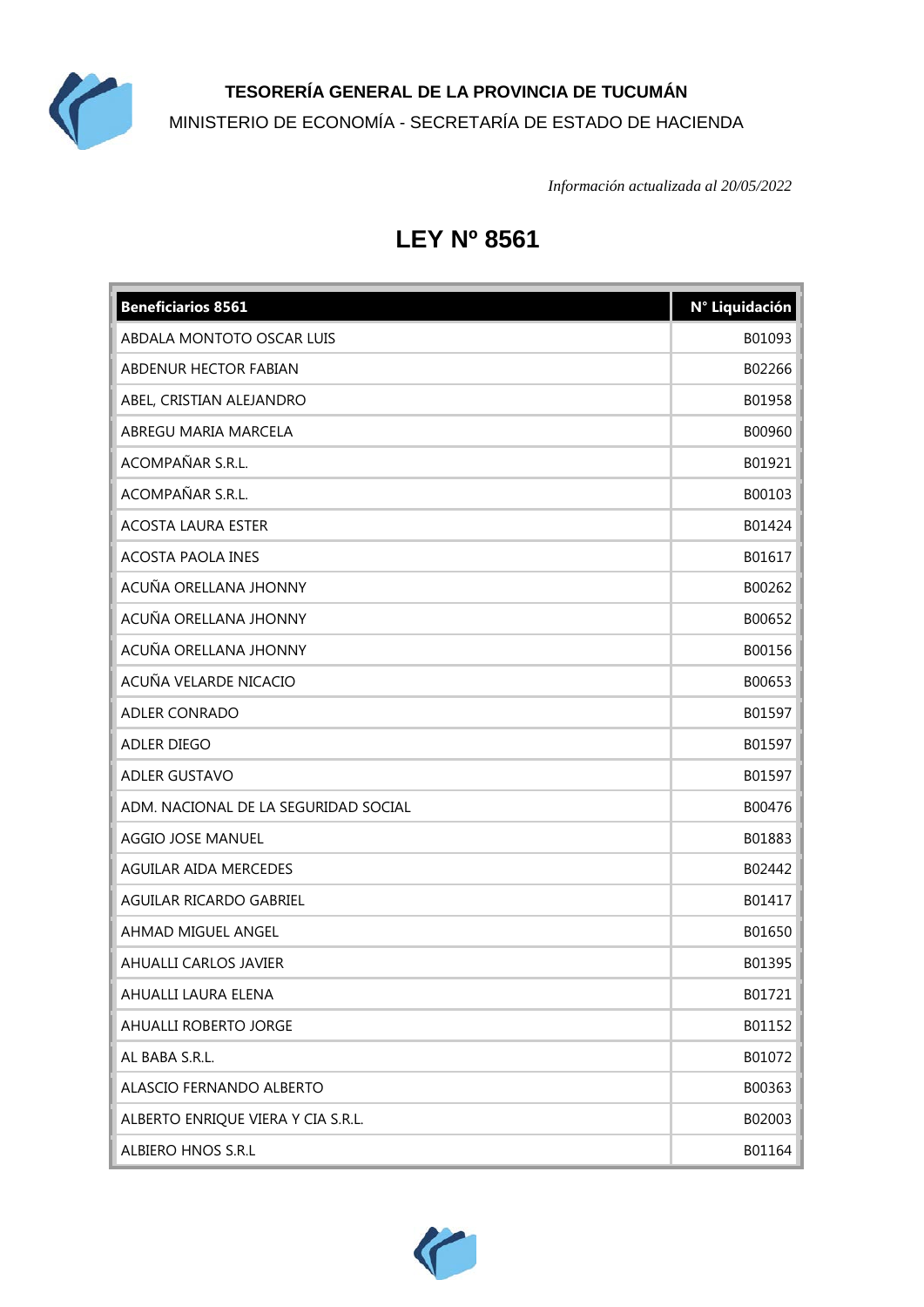

| <b>Beneficiarios 8561</b>      | N° Liquidación |
|--------------------------------|----------------|
| ALBO EDGARDO ALBERTO           | B00248         |
| ALBORNOZ ALBERTO JOSE          | B01918         |
| ALEGRE MARIA ALEJANDRA         | B00422         |
| ALISES FANLO Y ASOCIADOS S.A.  | B01429         |
| ALMACEN PARA MOTOS S.R.L.      | B01954         |
| ALMARAZ ANTONIO ADRIAN         | B01514         |
| ALONSO LARRABURE CESAR ARTURO  | B02141         |
| ALONSO ROBERTO JOSE            | B02208         |
| ALPEROVICH AMELIA NORMA        | B02380         |
| ALPEROVICH DEBORAH             | B00082         |
| ALTAMIRANDA CARLOS DANIEL      | B02104         |
| ALTAMIRANO SINGH GUSTAVO ANGEL | B01611         |
| ALTOS DE MARPEDEL S.R.L.       | B01197         |
| ALUMA MARIANO BERNARDO         | B01764         |
| ALURRALDE LUCILA MARIA         | B02016         |
| ALVAREZ CARLOS DURVAL          | B01172         |
| ALVAREZ COLOM MIGUEL           | B00940         |
| ALVAREZ COLOM MIGUEL           | B01411         |
| ALVAREZ MIGUEL ANGEL           | B00957         |
| ALVAREZ MIGUEL ANGEL           | B01387         |
| AMENABAR ALFREDO               | B00969         |
| ANDJEL ISAAC GUSTAVO           | B00963/1100    |
| ANDUJAR AGUSTIN                | B01500         |
| ANDUJAR AGUSTIN                | B01213         |
| ANGELILLI FABIAN EDUARDO       | B01546         |
| ANGELILLI FABIAN EDUARDO       | B01547         |
| ANGOY S.A.                     | B00630         |
| ANGOY S.A.                     | B00160         |
| ANGOY S.A.                     | B01245         |
| ANIS MARIA CRISTINA            | B01698         |
| ANSONNAUD RICARDO              | B02154         |
| ANTONELLI NICOLAS VICENTE      | B01688         |
| ANTONELLI, NICOLAS VICENTE     | B01966         |
| APUD JUAN JOSE                 | B01739         |

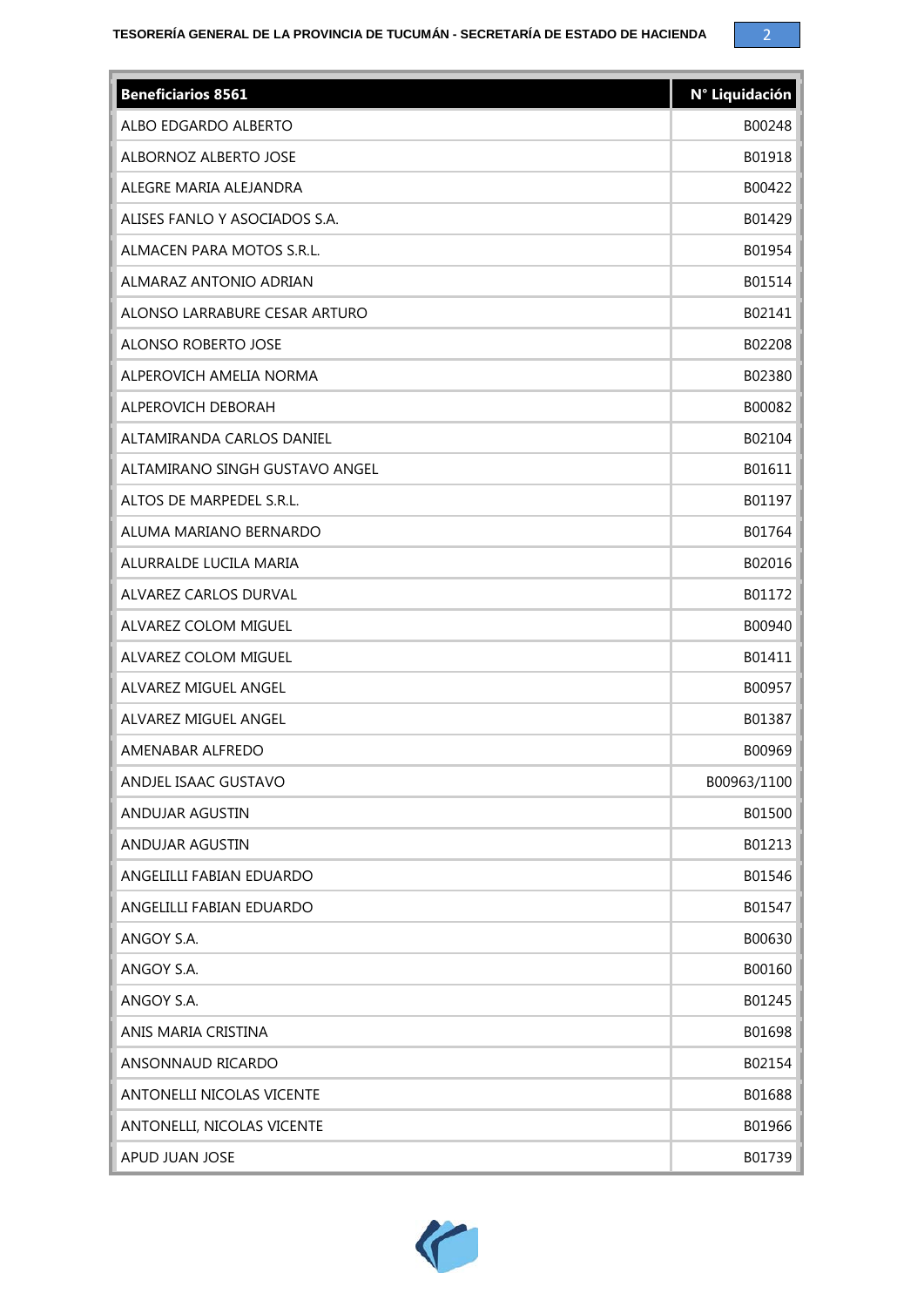

| <b>Beneficiarios 8561</b>                   | N° Liquidación |
|---------------------------------------------|----------------|
| <b>ARAMAYO FLORENCIA</b>                    | B01132         |
| ARAMAYO JUAN MARTIN                         | B01091         |
| ARAMAYO SEBASTIAN JOSE                      | B01393         |
| ARAOZ AMAYA, WALTER FERNANDO                | B02197         |
| ARAOZ BEVERINA BENJAMIN JOSE                | B01376         |
| <b>ARAUJO MARCELA</b>                       | B02386         |
| AREVALO MIGUEL ANGEL                        | B00446         |
| AREVALO SILVIA SUSANA                       | B02426         |
| ARGOTA JUAN PABLO                           | B02338         |
| ARNONE HECTOR FLAVIO                        | B01350         |
| ARQUI 3 S.R.L.                              | B00049         |
| ARQUITECTOS ASOCIADOS CONSTRUCCIONES S.R.L. | B02320         |
| ARREDONDO JOSE ROBERTO SANTIAGO             | B00528         |
| ARZOBISPADO DE TUCUMAN                      | B00913         |
| ASCENSORES GUERRERO SRL                     | B02074         |
| ASFORA D'ONOFRIO KARINA DEL CARMEN          | B01439         |
| ASOC.ARG.DE LOS ADVENTISTAS DEL 7º DIA      | B01130         |
| ASOCIACION CULTURAL DEL NORTE               | B00755         |
| ASOCIACION CULTURAL DEL NORTE               | B00508         |
| <b>AUAD AGUSTIN LUIS</b>                    | B01601         |
| <b>AUAD NESTOR DANTE</b>                    | B00601         |
| <b>AUDI JORGE</b>                           | B00938         |
| AUTOMOVIL CLUB ARGENTINO                    | B02024         |
| AUTOSERVICIO CAPO S.A.                      | B02323         |
| AVELLANEDA MAXIMO JAVIER                    | B00573         |
| AVELLANEDA PATRICIO JOSE                    | B01843         |
| AVILA ARNALDO ROBERTO                       | B01268         |
| AVILA DANIEL HORACIO                        | B01333         |
| AYALA ROQUE ANTONIO                         | B00247         |
| AZALOT JULIO CESAR                          | B00198         |
| AZLEPI S.R.L.                               | B02227         |
| <b>AZLEPI SRL</b>                           | B02247         |
| AZUBEL ROBERTO ADRIAN                       | B02395         |
| B.T.C. GROUP S.R.L.                         | B01596         |

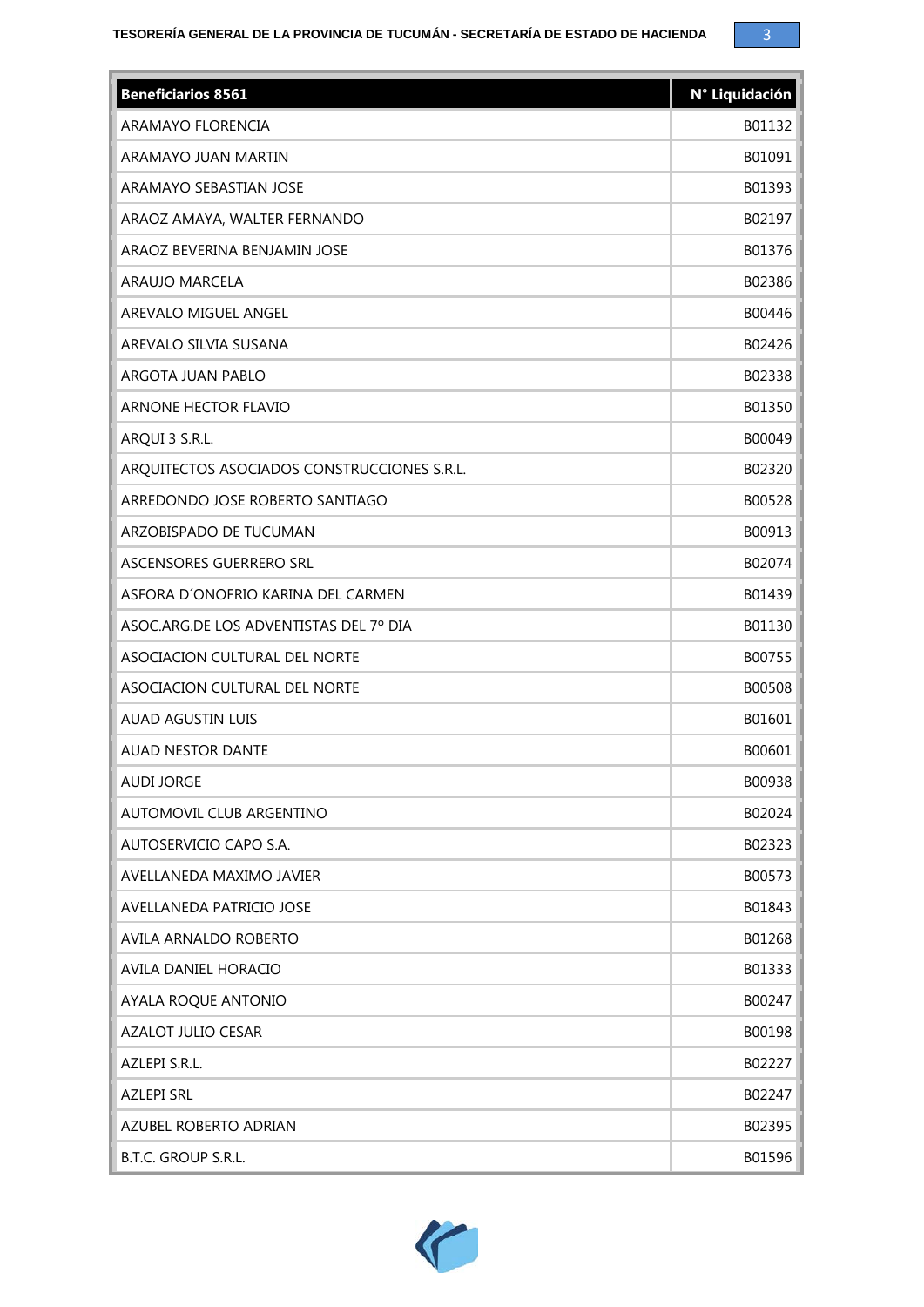

| <b>Beneficiarios 8561</b>           | N° Liquidación |
|-------------------------------------|----------------|
| <b>BABOT JAIME DANIEL</b>           | B00857         |
| <b>BACH ELINA MARIA</b>             | B02450         |
| <b>BACH JULIO ALEJANDRO</b>         | B02351         |
| <b>BALDASARIA RENE HUGO</b>         | B02017         |
| BALDASARIA ROQUE ANTONIO            | B00166         |
| <b>BALVERDE MARCELO FABIAN</b>      | B02356         |
| BANCO DE GALICIA Y BS AS S.A.       | B01041         |
| BANCO DE GALICIA Y BS. AS. S.A.     | B00521         |
| <b>BANCO DE LA NACION ARGENTINA</b> | B01391         |
| <b>BANCO DEL TUCUMAN S.A.</b>       | B01781         |
| <b>BANCO DEL TUCUMAN S.A.</b>       | B01653         |
| BANCO DEL TUCUMAN S.A.              | B00997         |
| <b>BANCO DEL TUCUMAN S.A.</b>       | B01454         |
| <b>BANCO HIPOTECARIO S.A.</b>       | B00634         |
| <b>BANCO MACRO S.A.</b>             | B02334         |
| <b>BANCO MACRO S.A.</b>             | B02333         |
| BANCO SANTANDER RIO S.A.            | B00524         |
| <b>BARALO OTTONELLO RAUL</b>        | B00220         |
| <b>BARBAGLIA CARLOS</b>             | B00275         |
| <b>BARBOSA PABLO FERNANDO</b>       | B00743         |
| <b>BARICCO CAROLINA</b>             | B01003         |
| BARICCO, MARIANA                    | B01962         |
| BARRIENTOS FLORENCIA AGUSTINA       | B02409         |
| <b>BARRIONUEVO ELSA DEL VALLE</b>   | B00994         |
| <b>BARTHABURU VERONICA</b>          | B02123         |
| <b>BASCARY MARIA</b>                | B02305         |
| BATIA S.R.L.                        | B02342         |
| <b>BATTAGLIA DAMIAN LUIS</b>        | B01910         |
| <b>BATTIG MARIA LUCIA</b>           | B02268         |
| <b>BBVA BANCO FRANCES S.A</b>       | B01190         |
| <b>BELLOS ALBERTO ISIDORO</b>       | B01006         |
| <b>BELLOS ALBERTO ISIDORO</b>       | B00609         |
| <b>BELLOS LAURA IUDITH</b>          | B02167         |
| BENAVENTE ELIAS NELLY MARISA        | B00685         |

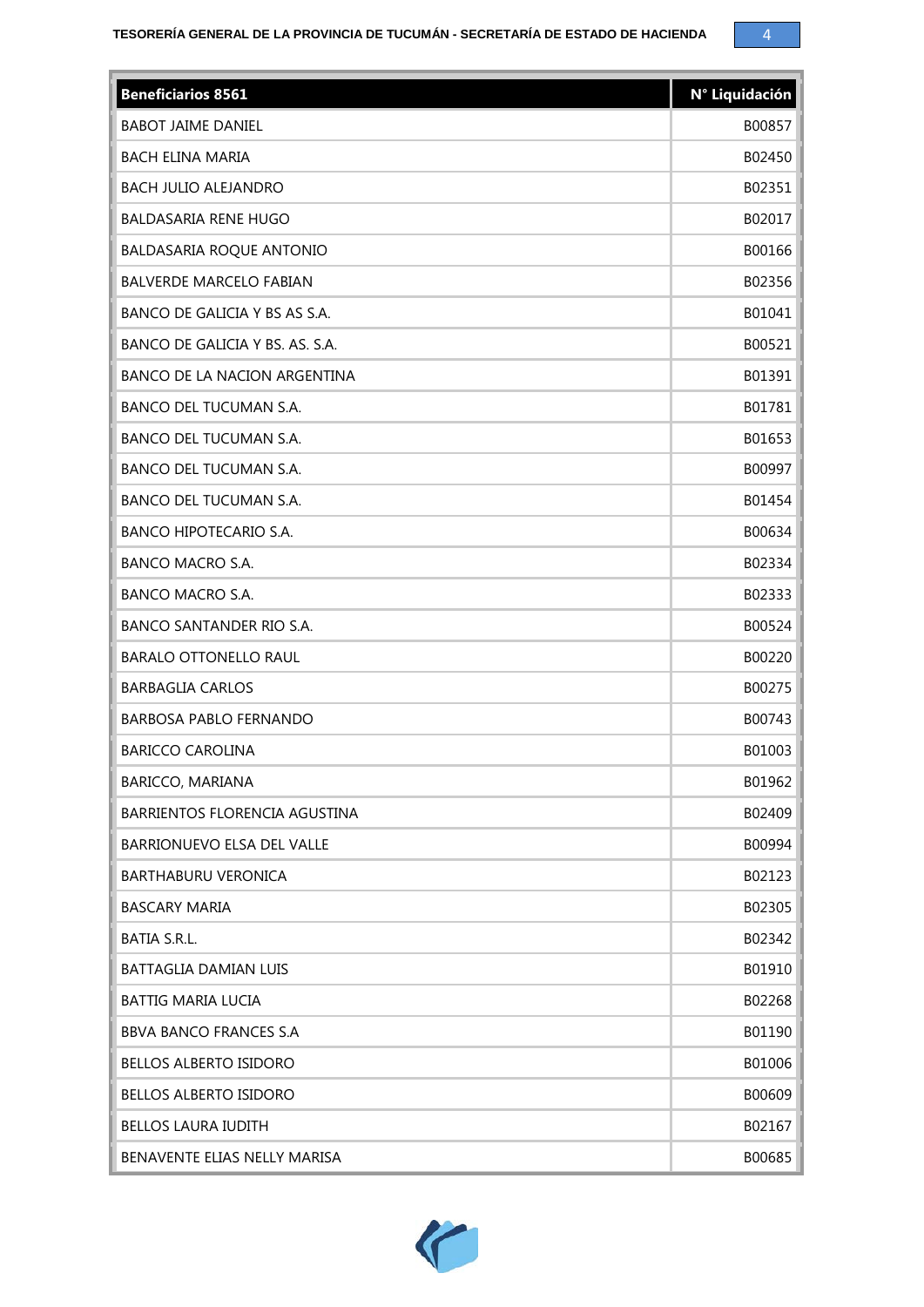

| <b>Beneficiarios 8561</b>          | N° Liquidación |
|------------------------------------|----------------|
| BENEDETTO DANIEL ROBERTO           | B01683         |
| <b>BENITO FEDERICO</b>             | B02262         |
| <b>BENITO MARIA CECILIA</b>        | B02075         |
| BENNASAR NICOLAS MARTIN            | B01692         |
| BERCOVICH CARLOS ALFREDO           | B02053         |
| <b>BERCOVICH OSCAR ANDRES</b>      | B00846         |
| <b>BERCOVICH, LUCILA</b>           | B01945         |
| <b>BERMAN HORACIO</b>              | B02042         |
| BERNAL SILVIA GRACIELA DEL VALLE   | B01996         |
| BERNASCONI CANIDO SUSANA           | B00235         |
| BERRAL CARUSO MARIO DANIEL         | B02261         |
| BESTANI MARIA BELEN                | B01394         |
| <b>BETI LISA MARIA</b>             | B01650         |
| BICHARA ELIZABETH DEL VALLE        | B01594         |
| BICHARA MARIA GRACIELA             | B02062         |
| <b>BIDEGORRY MARIA JOSEFINA</b>    | B02123         |
| <b>BIDONDO MARIA LUISA</b>         | B00781         |
| <b>BILLONE ACOSTA TIZIANO</b>      | B02347         |
| <b>BLANCO ESTEBAN</b>              | B01707         |
| BLAZQUEZ SARA INDIANA              | B01149         |
| <b>BOBILLO MIROLI SERGIO ROQUE</b> | B01038         |
| BOERO S.R.L.                       | B01879         |
| BOERO S.R.L.                       | B02022         |
| <b>BOGGO IVANNA BELEN</b>          | B02370         |
| BOGGO, ULISES MANUEL               | B01948         |
| <b>BOLLINI RAUL ANGEL</b>          | B00279         |
| BORMIDA VILLAFAÑE JOSE             | B02355         |
| <b>BOSSI CARLOS FRANCISCO</b>      | B01444         |
| <b>BOSSO CRISTINA DEL CARMEN</b>   | B01400         |
| <b>BROTHERING'S S.R.L.</b>         | B02295         |
| <b>BRUNELLA CARLOS ROBERTO</b>     | B02375         |
| <b>BRUNET JORGE CARLOS</b>         | B00036         |
| <b>BTC GROUP S.R.L</b>             | B02306         |
| <b>BUDEGUER RODOLFO</b>            | B01381         |

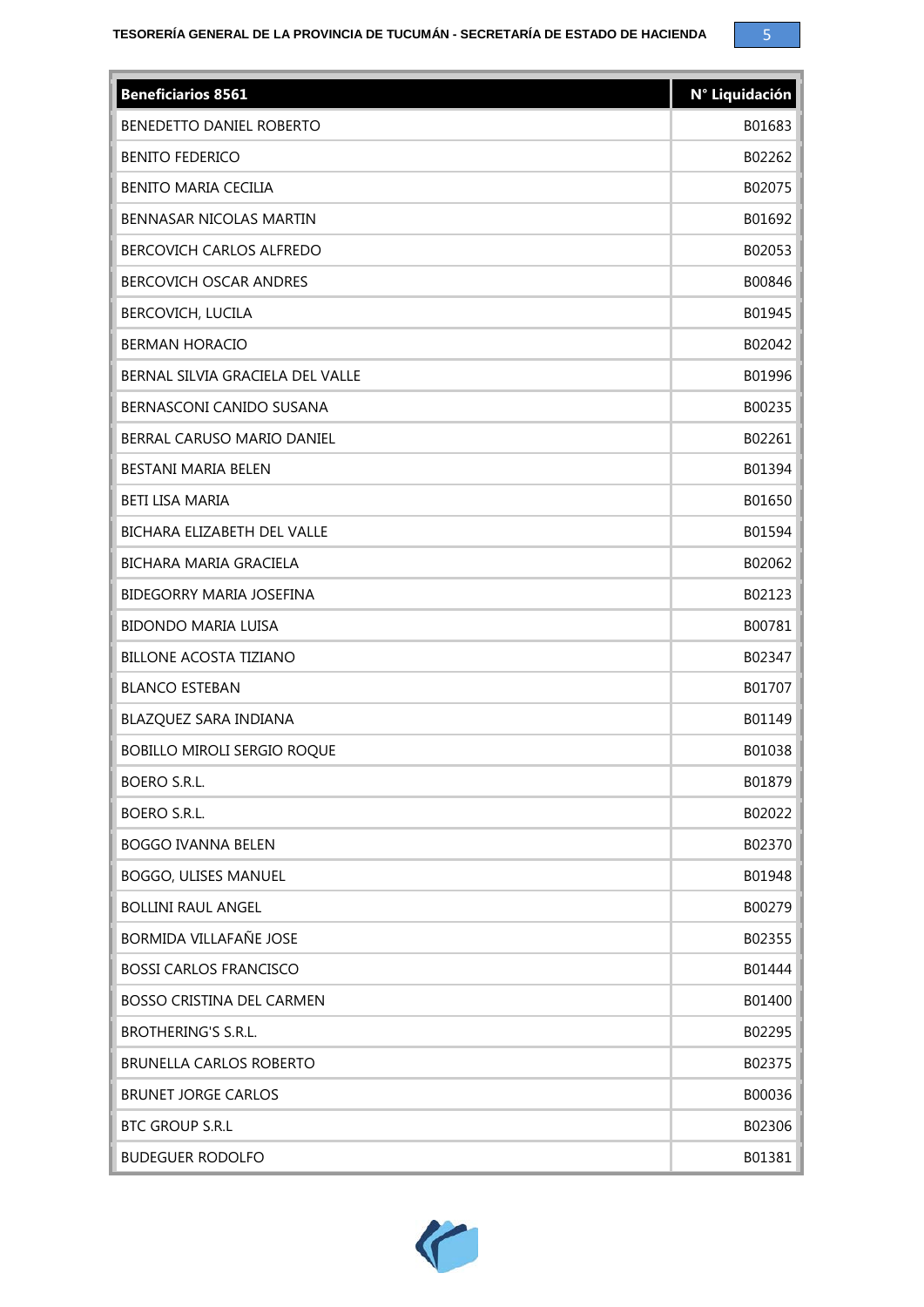

| <b>Beneficiarios 8561</b>                                                           | N° Liquidación |
|-------------------------------------------------------------------------------------|----------------|
| <b>BULACIO ALVARO CARLOS</b>                                                        | B01983         |
| <b>BUSTOS ELBA GRACIELA</b>                                                         | B00452         |
| C.O.P.I.J.S.U.D                                                                     | B00974         |
| <b>CACERES CONSTANZA</b>                                                            | B02277         |
| <b>CACERES GERONIMO</b>                                                             | B02144         |
| CAENGATUC S.R.L.                                                                    | B00432         |
| CAJA DE PREVISIÓN Y SEGURIDAD SOCIAL PARA MEDICOS E INGENIEROS DE<br><b>TUCUMAN</b> | B02254         |
| CAJA POPULAR DE AHORROS DE LA PROVINCIA DE TUCUMAN                                  | B02250         |
| CALCAPRINA RENZO YACOPO                                                             | B01328         |
| CALCAPRINA RENZO YACOPO                                                             | B01320         |
| CALCERANO LUCILA VERONICA                                                           | B02387         |
| CALCERANO LUCILA VERONICA                                                           | B01687         |
| CALIVA MARIA ISABEL                                                                 | B01256         |
| CAMARA DE COMERCIANTES EN DERIVADOS DEL PETROLEO GARAGE Y AFINES                    | B01952         |
| CANO ROMERO, RODRIGO EDUARDO                                                        | B01977         |
| CAÑOTO MARCO ANTONIO                                                                | B01531         |
| CARAM SUSANA ARMINDA                                                                | B01733         |
| CARANDO ENRIQUE ALBERTO                                                             | B00984         |
| <b>CARANDO STELLA MARIS</b>                                                         | B02105         |
| CARBONELL AGUSTINA MARIA                                                            | B02404         |
| CARO FONIO MARIA GRACIELA                                                           | B01868         |
| <b>CARRION IBARBURU MIGUEL</b>                                                      | B00079         |
| CARRIZO ABARZA, LEANDRO                                                             | B01975         |
| CARRIZO MARIA JOSE                                                                  | B00778         |
| CARRIZO ROSA GRACIELA                                                               | B02424         |
| CARRIZO ROSA GRACIELA                                                               | B02423         |
| <b>CASADEY MARTIN</b>                                                               | B02186         |
| CASANOVA ROSSI CRISTHIAN OMAR DEL VALLE                                             | B02086         |
| CASTILLO CARLOS GUSTAVO                                                             | B01253         |
| <b>CASTRO MARGARITA</b>                                                             | B01226         |
| CATALAN MARIA DELFINA                                                               | B02348         |
| CAZAJUS ILDA GRACIELA                                                               | B01298         |
| CB DESIGN S.A.                                                                      | B02421         |
| CE HACHE S.R.L.                                                                     | B02278         |

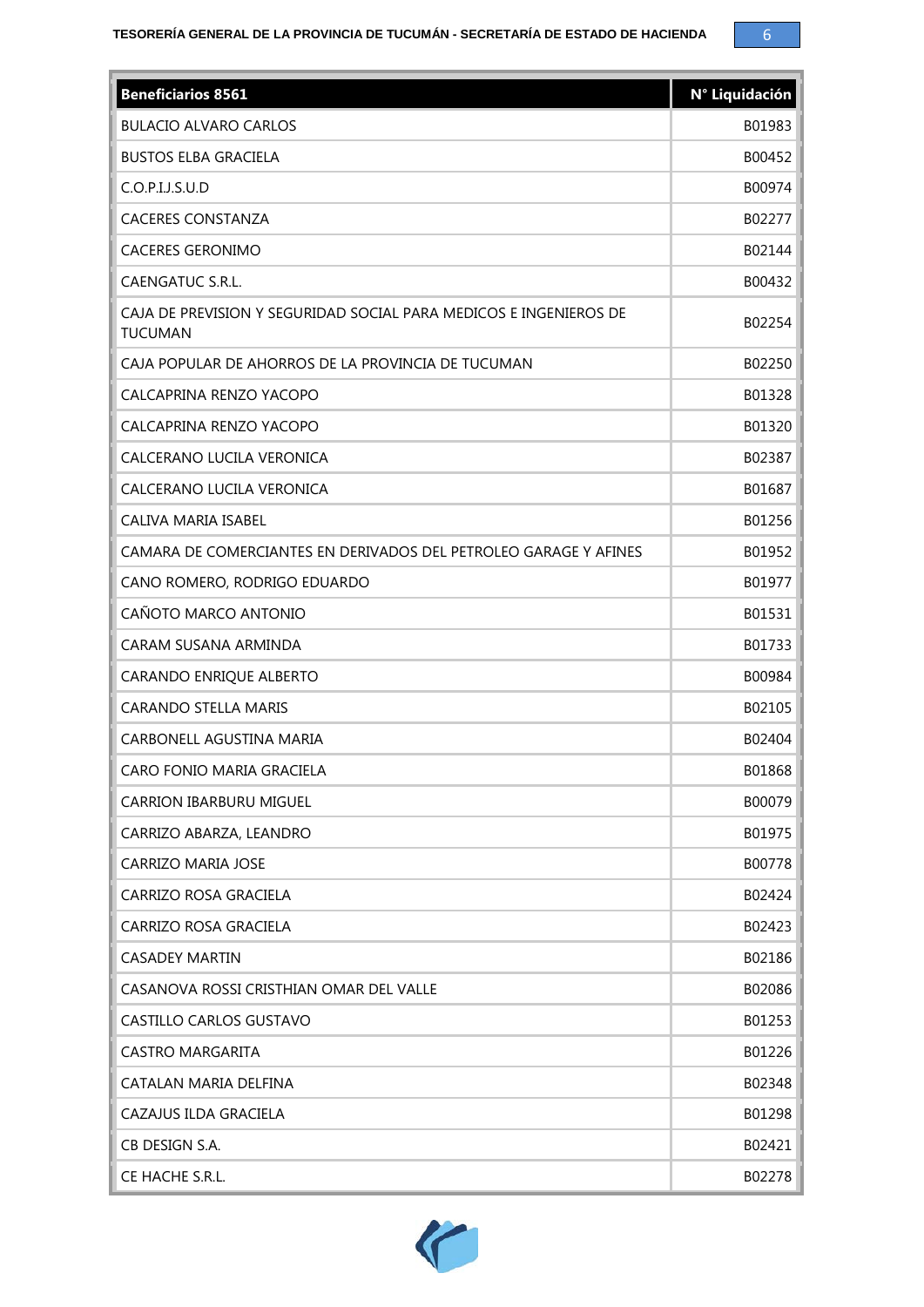

| <b>Beneficiarios 8561</b>                      | N° Liquidación |
|------------------------------------------------|----------------|
| <b>CEBALLOS JOSE ALBERTO</b>                   | B02015         |
| CELAIBE PEDRO CAMILO                           | B00803         |
| <b>CELIZ MARIO CESAR</b>                       | B01410/1588    |
| CENTRO DE JUBILADOS SARGENTO CABRAL            | B00967         |
| CENTRO DE SERVICIOS DIAGONAL S.A               | B01175         |
| CENTRO DE TRATAMIENTO ENDOVASCULAR             | B02325         |
| CENTRO PRIV. DE CARDIOLOGIA S.R.L.             | B00251         |
| CESAR GRANDI EMPRESA CONSTRUCTORA S.R.L.       | B00602         |
| CESCA MARIA BELEN                              | B01219         |
| <b>CESCA OSCAR LUIS</b>                        | B00777         |
| CIPRIANI SERGIO GASTON EMILIO                  | B01501         |
| CIRENE S.R.L                                   | B00973         |
| CIRENE S.R.L                                   | B00987         |
| <b>CISNEROS GUSTAVO ADOLFO</b>                 | B02242         |
| CITY TECH S.A.                                 | B02000         |
| CITY TECH S.A.                                 | B02001         |
| COBA S.R.L.                                    | B01667         |
| COLEGIO DE FARMACEUTICOS DE TUCUMAN            | B01453         |
| COLEGIO MEDICO DE TUCUMAN                      | B00673         |
| COLEGIO SAN PATRICIO S.R.L.                    | B02453         |
| <b>COLETTI TRES S.R.L</b>                      | B00931         |
| COLOMBRES GARMENDIA GUADALUPE                  | B02200         |
| <b>COLOMBRES WALTER CARLOS</b>                 | B01365         |
| COLOTTI FRANCO PATRICIO                        | B00150         |
| COMERCIAL DE PETROLEO S.R.L.                   | B01098         |
| COMOTTI ALEJANDRO                              | B01914         |
| CONDOMINIO BARTOLETTI MARIA SILVIA Y OTROS     | B00705         |
| CONDOMINIO PABLO RODRIGUEZ Y GONZALO RODRIGUEZ | B02290         |
| CONDORI CONDORI EMILIO LEONCIO                 | B01151         |
| CONDORI CONDORI EMILIO LEONCIO                 | B01936         |
| CONDORI CONDORI EMILIO LEONCIO                 | B01915         |
| CONDORI CONDORI EMILIO LEONCIO                 | B01040         |
| CONOCIA S.A.                                   | B00488         |
| CONSORCIO PROPIETARIOS AV. SALTA 641           | B00901         |

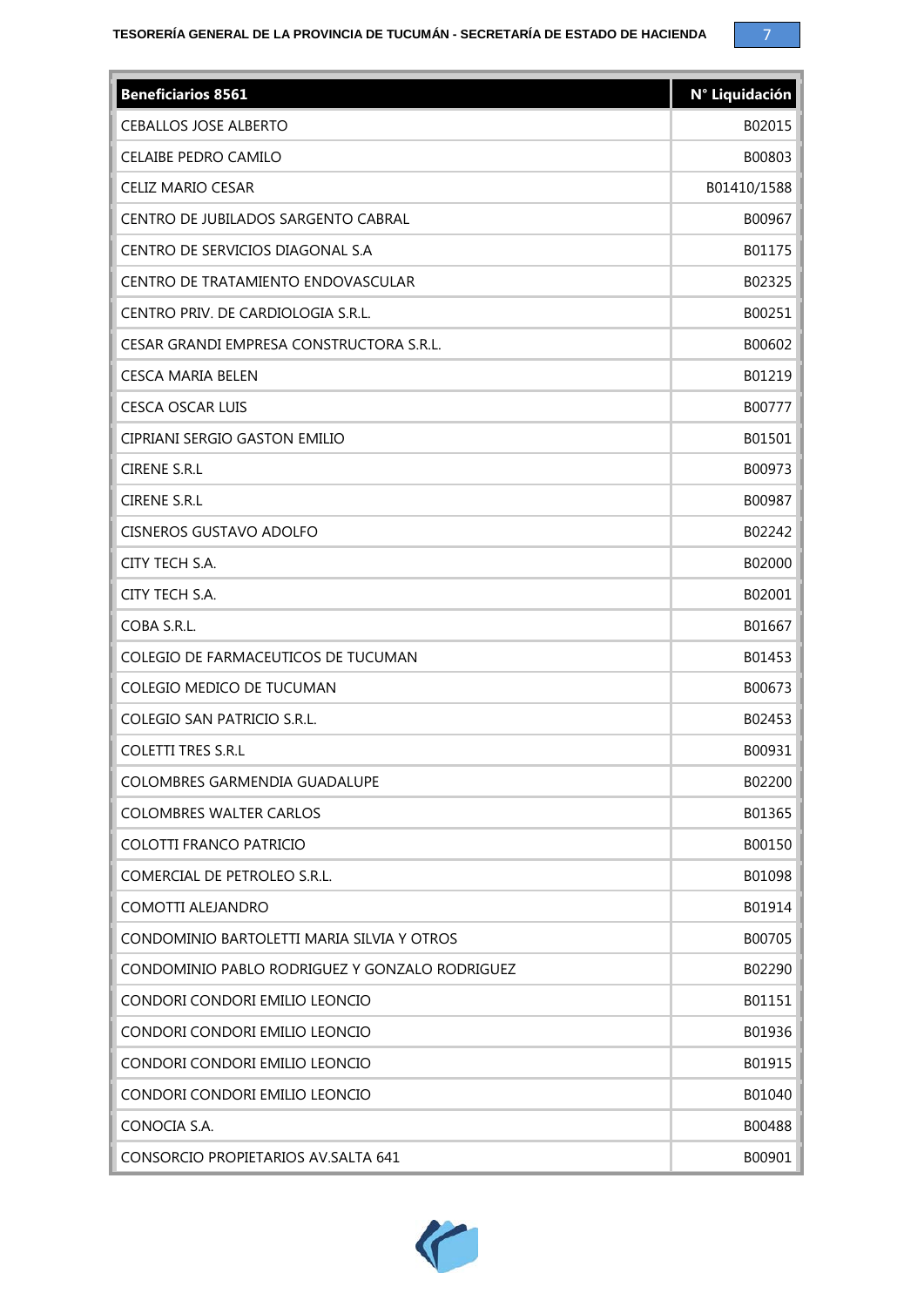| <b>Beneficiarios 8561</b>              | N° Liquidación |
|----------------------------------------|----------------|
| CONSTRUCCIONES ELECTRICAS S.A.         | B00316         |
| <b>CONSTRUCCIONES MASNOU SA</b>        | B00191         |
| CONSTRUCTORA DE ILUSIONES S.R.L.       | B01959         |
| CONSTRUCTORA DEL TAFI S.R.L.           | B00250         |
| CONSTRUCTORA EIFFEL S.R.L              | B00932         |
| CONSTRUCTORA EIFFEL S.R.L.             | B01051         |
| CONSTRUCTORA SCHILMAN GROUP S.R.L.     | B02272         |
| CONSTRUCTORA SCHILMAN GROUP SRL        | B02260         |
| <b>CONSTRUIR S.A.</b>                  | B01899         |
| CONSTRUIR S.A.                         | B02408         |
| CONTRERAS OSCAR ALFREDO                | B01786         |
| <b>CORBALAN MARIANO MANUEL</b>         | B01640         |
| CORREA DUPUY EDUARDO ENRIQUE           | B02026         |
| <b>CORREA JOSE FERNANDO</b>            | B01216         |
| CORREA RODOLFO EDUARDO                 | B00323         |
| <b>CORTADA GABRIELA</b>                | B02179         |
| <b>COSSIO JUAN MANUEL</b>              | B02085         |
| <b>COSTAL GONZALO</b>                  | B02156         |
| COUREL AGUSTINA MARIA                  | B01169/1449    |
| <b>COUREL LUIS MARIA</b>               | B01094         |
| <b>COUREL MARIA DOLORES</b>            | B02089         |
| <b>COUREL NICOLAS JOSE</b>             | B00314         |
| CRITTO MARIA DEL MILAGRO               | B00615         |
| <b>CUELLO GONZALO FRANCISCO</b>        | B01844         |
| CUENCA LUCIA NOEL                      | B01776         |
| <b>CUEZZO MIGUEL AUGUSTO</b>           | B01751         |
| CUOZZO SILVINA TERESA                  | B02316         |
| <b>CURUBETO GRACIELA GENOVEVA</b>      | B02315         |
| <b>CURUBETO MONTENEGRO JOSE RAFAEL</b> | B00061/72      |
| <b>CUSCA RISUN S.R.L.</b>              | B01587         |
| <b>CWANGIER ADELA</b>                  | B00297         |
| CHAHLA ELIANA SILVINA                  | B01822         |
| CHAHLA, ROQUE MARCELO                  | B01956         |
| <b>CHAILA RAMON</b>                    | B00941         |

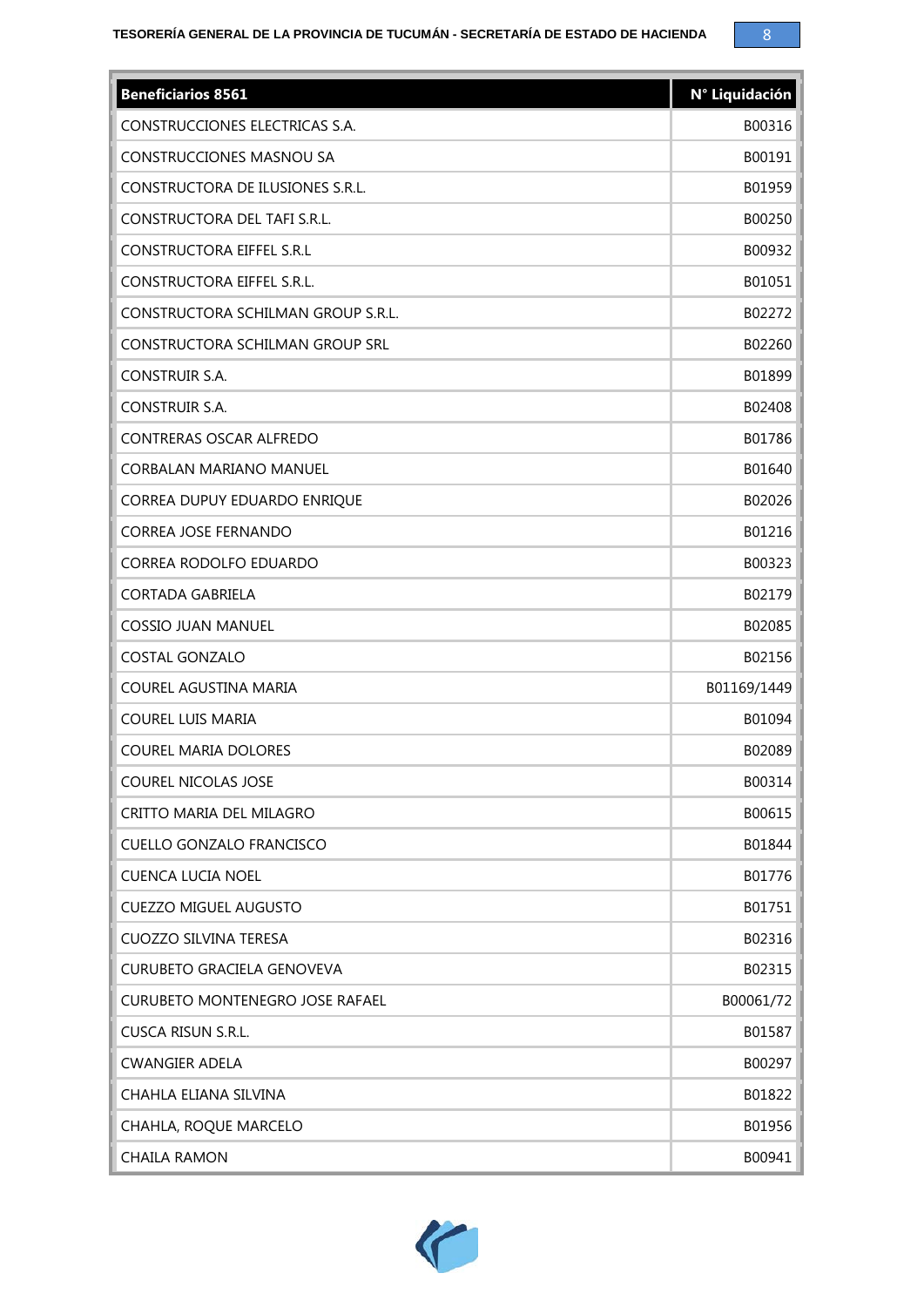| <b>Beneficiarios 8561</b>            | N° Liquidación |
|--------------------------------------|----------------|
| CHAIN MOLINA ANTONIO SERGIO          | B00486         |
| CHAVEZ ARNALDO RAMIRO                | B01413         |
| CHECA MARCELO RAUL                   | B01846         |
| CHEN ZHENYU                          | B01646         |
| CHICO LUIS RAUL                      | B00857         |
| CHICO, VICTORIO SEBASTIAN            | B01942         |
| CHIMIRRI MYRIAM LUCIA DE LOS ANGELES | B00517         |
| CHOBI S.R.L.                         | B00343         |
| D URSO ANGEL ALBERTO                 | B01665         |
| DAHAN MYRIAM REBECA                  | B01331         |
| DANOVIS S.A.                         | B01548         |
| DAWIDOWICZ PABLO ALEJANDRO           | B02079         |
| DE ZUASNABAR MARIA INES              | B01900         |
| DECATALDO MARIA DE LAS MERCEDES      | B02196         |
| DECATALDO VICTOR HUGO                | B01176         |
| DEL RIO JOSE LUIS                    | B01734         |
| DELLOCA ROQUE DANIEL                 | B02359         |
| DEU LUZ DE LOS ANGELES               | B00210         |
| DEVANI, LUCIANO                      | B01946         |
| DI BACCO BRUNO                       | B02107         |
| DI BACCO MARIA PIA                   | B01566         |
| DI LASCIO DANIEL OSVALDO             | B02081         |
| DI LELLA PATRICIO                    | B02383         |
| DI LELLA VALENTINA                   | B01761         |
| DI MARCO CLAUDIA ANABELLA            | B02343         |
| DI MARCO JOSE                        | B02343         |
| DI MARCO KARINA ELIZABETH            | B02343         |
| DI MARCO MARIA LEONOR                | B02343         |
| DI PIETRO ASTUN SEBASTIAN FERNANDO   | B01632         |
| DIANCO S.R.L.                        | B01941         |
| DIAZ FONTDEVILA FERNANDO             | B02106         |
| DIAZ LOZANO LORENA                   | B02162         |
| DIAZ LOZANO RAMIRO                   | B00981         |
| DIAZ NORMA BEATRIZ                   | B01442         |

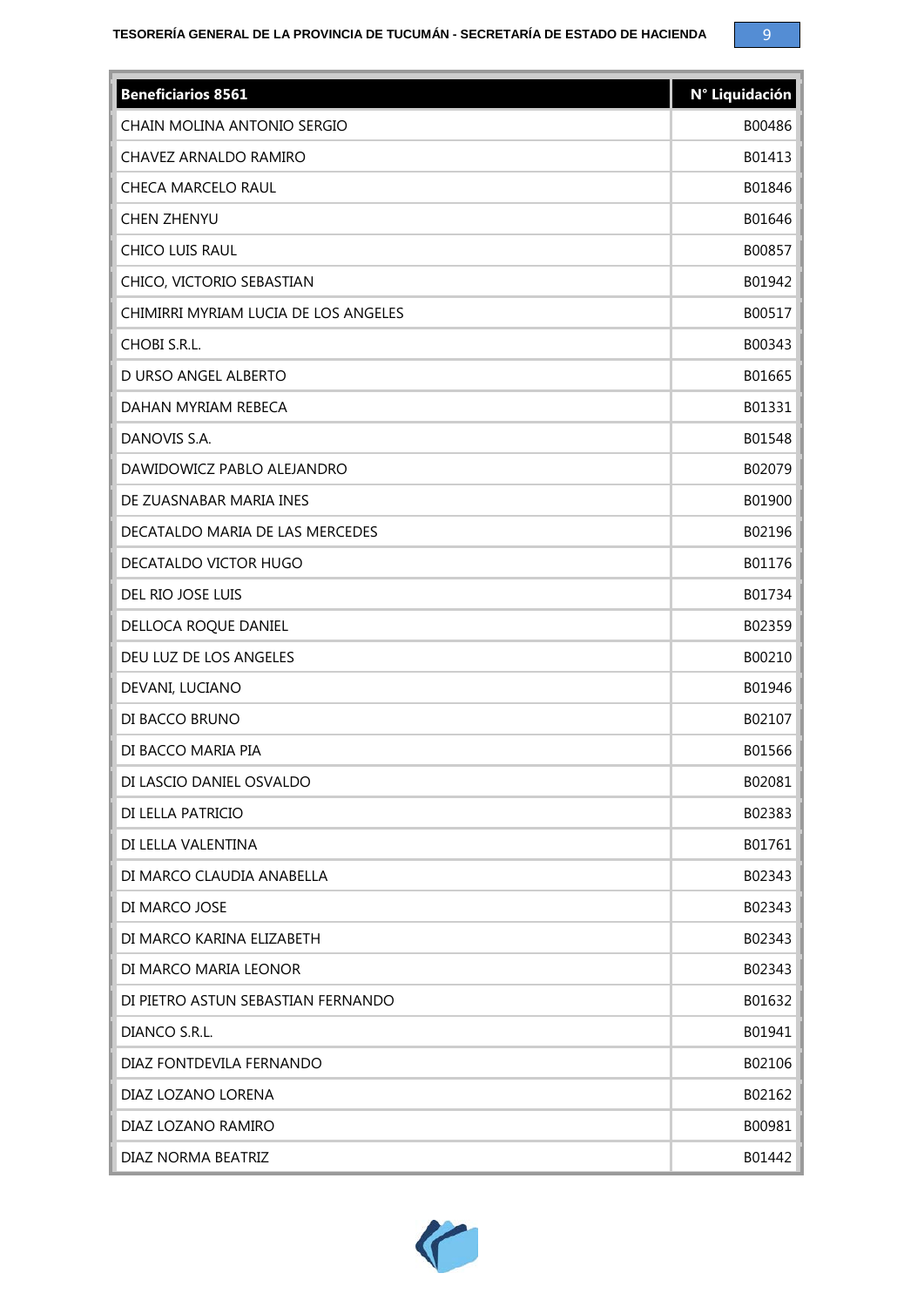| <b>Beneficiarios 8561</b>         | N° Liquidación |
|-----------------------------------|----------------|
| DIAZ NORMA DEL ROSARIO            | B02418         |
| DIAZ POLIZZI MARIO                | B00257         |
| DILASCIO CARMEN DEL VALLE         | B01856         |
| DIP TARTALO EDUARDO JOSE          | B01272         |
| DISTRIBUIDORA LEA CULTURAL S.R.L. | B01903         |
| DISTRIBUIDORA PORTAL SRL          | B02184         |
| DOBARRO PATRICIA INES             | B01523         |
| DOMFROCHT MARIO                   | B00273         |
| DONELLI IRMA ISABEL               | B00543         |
| DONELLI IRMA ISABEL               | B00688         |
| DOVA S.R.L.                       | B00493/581     |
| DROGUERIA REPUBLICA S.R.L         | B00971         |
| DROGUERIA REPUBLICA S.R.L.        | B00060/70      |
| DUCCA KOZAMEH ALFREDO FERNANDO    | B02225         |
| DUFOR EMPRENDIMIENTOS S.R.L.      | B00283         |
| DURAN NIDIA CAROLINA              | B01171         |
| EDICIONES ALFA S.R.L.             | B02286         |
| EJE S.R.L.                        | B00821         |
| EJE S.R.L.                        | B00820         |
| EL ABASTO S.R.L.                  | B01284         |
| ELIAS MARIA DE LAS MERCEDES       | B02288         |
| EMPRENDIMIENTOS SALE S.R.L.       | B01656         |
| <b>EMPTOR S.A.</b>                | B00852/956     |
| ESTOFAN MARIA MARTA               | B01622         |
| ETSE JOSE GUILLERMO               | B01747         |
| F & G GROUP S.R.L.                | B01204         |
| <b>FALIVENE CARLOS JOSE</b>       | B02264         |
| <b>FALIVENE JUAN CARLOS</b>       | B00259         |
| FANJUL SEBASTIAN GERARDO          | B01535         |
| <b>FANTACONE FELIPE LEON</b>      | B01039         |
| FARALL FERNANDA ALICIA            | B01444         |
| FARIAS JAIME JOAQUIN              | B01991         |
| <b>FARIAS MARIA EUGENIA</b>       | B01884         |
| FARIAS PABLO HORACIO              | B01735         |

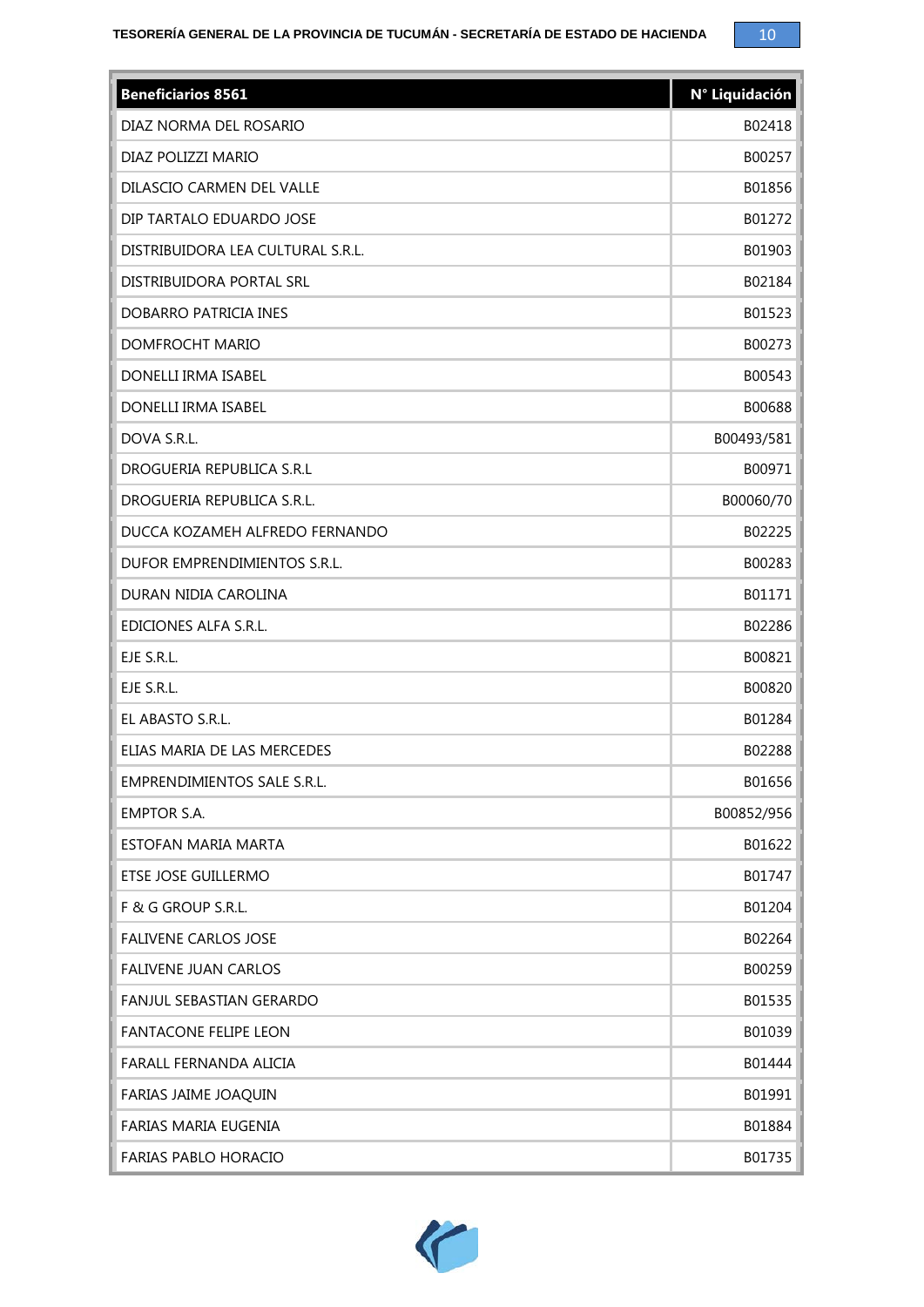| <b>Beneficiarios 8561</b>                  | N° Liquidación |
|--------------------------------------------|----------------|
| FELICO S.R.L.                              | B01902         |
| FERNANDEZ ANDRES EDUARDO                   | B00662         |
| FERNANDEZ EUGENIA MERCEDES                 | B00253         |
| FERNANDEZ JOSE ANTONIO                     | B00479         |
| FERNANDEZ JOSE DANIEL                      | B01229         |
| FERNANDEZ MURGA ARELLANO CARLOS ALBERTO    | B01573         |
| FERNANDEZ NOELIA JANETTE                   | B00587         |
| FERNANDO EGLOFF S.A.U.                     | B02113         |
| FERNANDO SCHUJMAN Y ASOC. SRL              | B02129         |
| FERNANDO SCHUJMAN Y ASOC. SRL              | B02128         |
| FERREYRA FERNANDO ANTONIO                  | B00420         |
| FERREYRA FERNANDO ANTONIO                  | B00423         |
| FERREYRA MARIA LUZ                         | B00943         |
| FERREYRA RAUL ERNESTO                      | B01419         |
| FERRO ANA MARIA                            | B02209         |
| FERRO LUCIO MARIA                          | B01898         |
| FERRO LUCIO MARIA                          | B01231         |
| FIDEIC. EDIFICIO MARCOS PAZ Nº 80          | B01738         |
| FIDEIC. MMZ CMO. ALVAREZ Nº 1739           | B00249         |
| FIDEICOMISO ALAWI                          | B01317         |
| FIDEICOMISO ALMAF I                        | B00910         |
| FIDEICOMISO ALMAF I                        | B01159         |
| FIDEICOMISO ALTOS DE YERBA BUENA           | B02285         |
| FIDEICOMISO AMARO PIZARRO                  | B00074         |
| FIDEICOMISO ART SOLANO                     | B00789         |
| FIDEICOMISO BALCARCE 674                   | B01235         |
| FIDEICOMISO CA 1166                        | B00409         |
| FIDEICOMISO CALLE MAIPU Nº 761             | B00614/672     |
| FIDEICOMISO CRISTOBAL COLON                | B00737         |
| FIDEICOMISO DE ADMINISTRACION GRUPO YUBRIN | B01811         |
| FIDEICOMISO DE SERVICIOS REFRIGERADOS      | B00740         |
| FIDEICOMISO EDIF. CALLE GENERAL PAZ Nº 555 | B00759         |
| FIDEICOMISO EDIFICIO MENDOZA 368           | B01930         |
| FIDEICOMISO EL ARCO                        | B02433         |

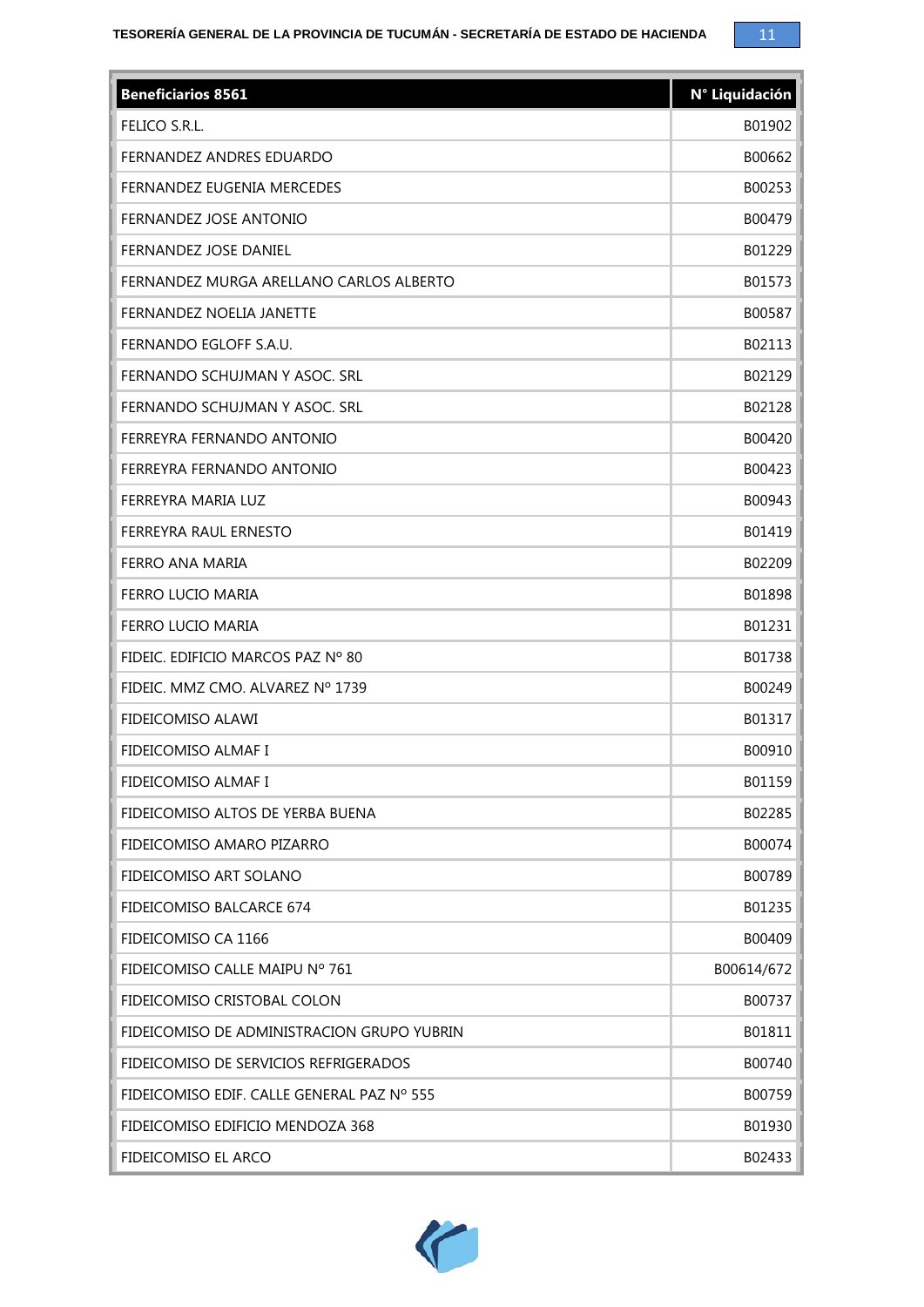| <b>Beneficiarios 8561</b>         | N° Liquidación |
|-----------------------------------|----------------|
| FIDEICOMISO G Y G 823             | B01389         |
| FIDEICOMISO GRAL.PAZ Nº 1084      | B01390         |
| FIDEICOMISO GUEMES 01             | B00676         |
| FIDEICOMISO INMOB. SAN JUAN 1915  | B00118         |
| FIDEICOMISO LA CANDELARIA         | B01349         |
| FIDEICOMISO MATE DE LUNA Y THAMES | B02422         |
| FIDEICOMISO MAZAL TOV             | B01798         |
| FIDEICOMISO MM1 9 DE JULIO        | B00285         |
| FIDEICOMISO PASAJE DORREGO 1069   | B00937         |
| <b>FIDEICOMISO ROSARIO</b>        | B01882         |
| FIDEICOMISO SAN LORENZO 788       | B00531         |
| FIDEICOMISO SAN LUIS 12           | B02239         |
| FIDEICOMISO SOL I                 | B00310         |
| <b>FIGUEROA JOSE ABEL</b>         | B02182         |
| FIGUEROA JOSEFINA                 | B02215         |
| FIGUEROA MARCELO RICARDO          | B00826         |
| FIGUEROA NATALIA YOLANDA          | B01841         |
| FIGUEROA RICARDO AUGUSTO          | B01232         |
| <b>FILIP SILVANA</b>              | B01993         |
| FIMAR S.R.L.                      | B00502/712     |
| FIMAR S.R.L.                      | B00122         |
| FINOR S.A.                        | B00749         |
| FLORA DANICA S.A.I.C              | B01161         |
| FONTANA CRISTIAN MARCELO          | B02093         |
| <b>FONTS RICARDO ANIBAL</b>       | B02369         |
| FORENZA ARTURO                    | B02229         |
| <b>FORMOSO MARTIN</b>             | B00871         |
| <b>FORTINO STELLA MARIS</b>       | B00130         |
| FRANCO ADRIAN MARTIN              | B02458         |
| FREIDENBERG ESTELA RUTH           | B02218         |
| FRESCO Y CONGELADOS S.R.L.        | B02226         |
| FRETIN MARIA KARINA               | B01897         |
| FRIAS PRADO JOSE IGNACIO          | B01797         |
| FRONTINI GUILLERMO JOSE           | B01153         |

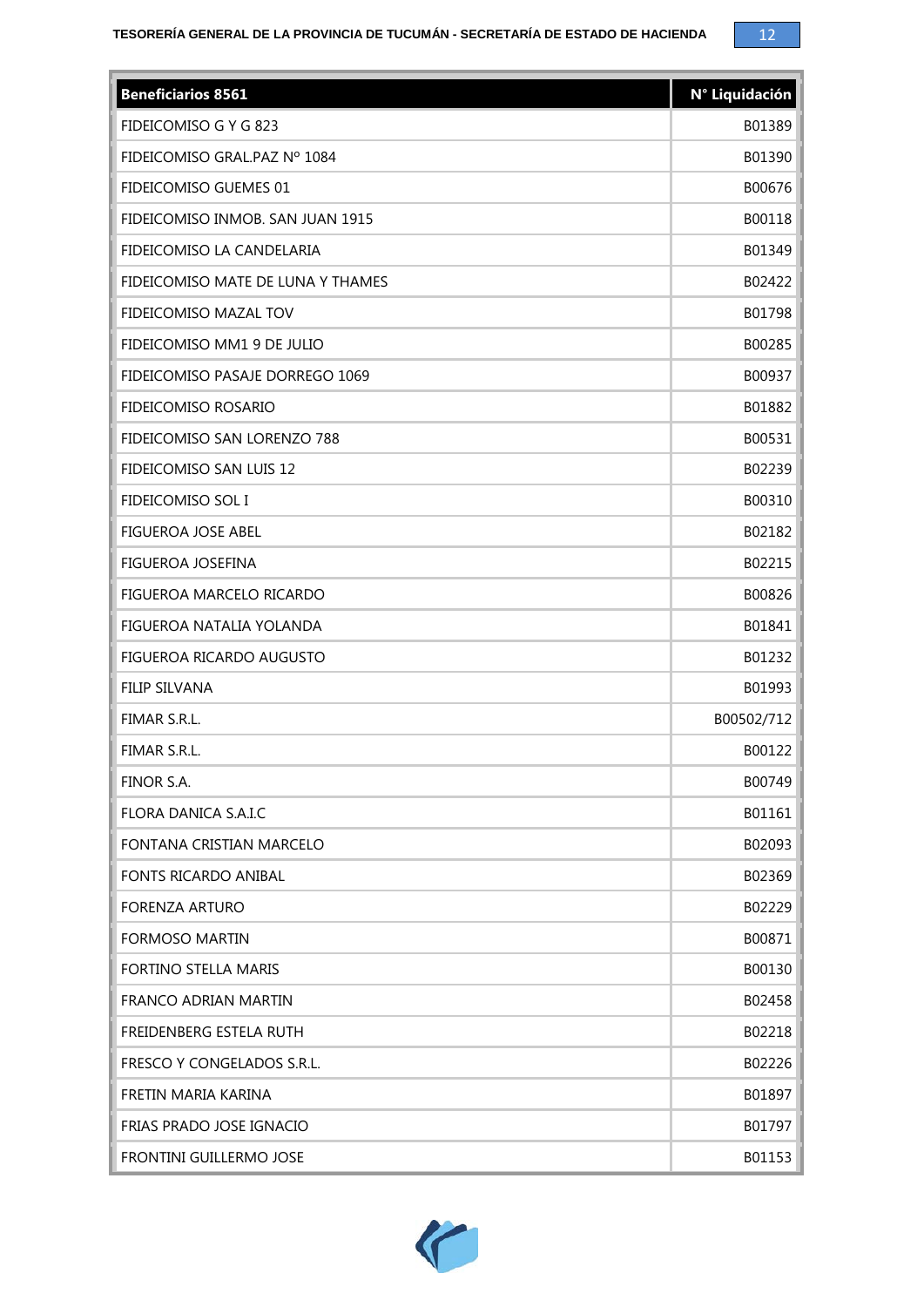| <b>Beneficiarios 8561</b>                     | N° Liquidación |
|-----------------------------------------------|----------------|
| <b>GALVEZ MARIA ALEJANDRA</b>                 | B02321         |
| <b>GALLEGO Y SCHUJMAN CONSTRUCTORA S.R.L.</b> | B02429         |
| <b>GALLO MARIA BELEN</b>                      | B02116         |
| <b>GAMBARTE BEATRIZ CRISTINA</b>              | B00397         |
| <b>GANDUR JOSE ANTONIO</b>                    | B01466         |
| <b>GANDUR, RAMON OCTAVIO</b>                  | B01949         |
| <b>GANUM NAIM JUAN</b>                        | B02143         |
| <b>GARAY MIGUEL VICENTE</b>                   | B00574         |
| <b>GARAY RAMON EZEQUIEL</b>                   | B02122         |
| <b>GARCIA ALFREDO IGNACIO</b>                 | B01492         |
| <b>GARCIA BOULLHESEN JAVIER ESTEBAN</b>       | B00632         |
| <b>GARCIA HAMILTON ANA CRISTINA</b>           | B01378         |
| <b>GARCIA HAMILTON FEDERICO</b>               | B01230         |
| <b>GARCIA JOSE LUIS</b>                       | B00489         |
| <b>GARCIA NIELSEN JOSE ALBERTO</b>            | B02061         |
| <b>GARCIA RICARDO ERNESTO</b>                 | B00194         |
| <b>GARCIA SILVIA ROSA</b>                     | B02211         |
| GARCIA VILLALONGA MARIA DEL PILAR             | B02238         |
| <b>GARCIA ZAVALIA VIRGINIA INES</b>           | B01252         |
| <b>GARRIDO LUIS HUGO</b>                      | B00509         |
| <b>GASSENBAUER GUILLERMO MARTIN</b>           | B00496         |
| <b>GAUDINO NORBERTO</b>                       | B01736         |
| GAYA ISABEL ESPERANZA                         | B00444         |
| GHRA S.R.L.                                   | B00218         |
| <b>GIBILISCO MARIA DEL VALLE</b>              | B01480         |
| <b>GIMENA SEQUEIRA</b>                        | B02186         |
| <b>GIMENEZ ANA KARINA</b>                     | B00878         |
| <b>GIMENEZ JOSE LUIS</b>                      | B00284         |
| <b>GIMENEZ LASCANO FELICITAS</b>              | B00748         |
| GIMENEZ MORETA MARIA SOLEDAD                  | B01079         |
| <b>GIOBELLINA MAURICIO ROBERTO</b>            | B02188         |
| GIOVANNIELLO JUAN ESTEBAN                     | B00561         |
| <b>GIUNTA PABLO DANIEL</b>                    | B01645         |
| <b>GIZZI SILVIA EDITH</b>                     | B01764         |

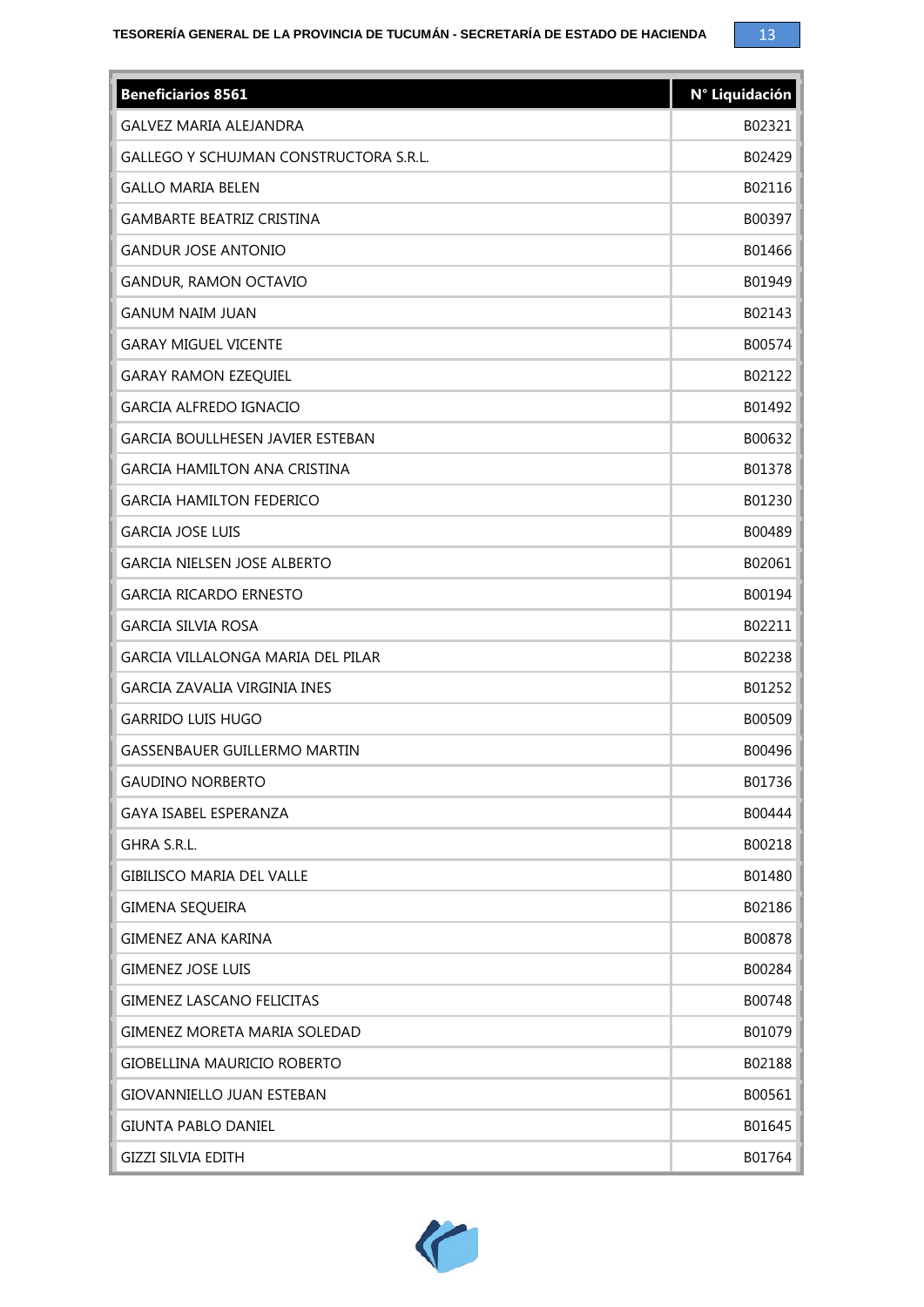| <b>Beneficiarios 8561</b>                          | N° Liquidación |
|----------------------------------------------------|----------------|
| <b>GOANE JOSE FRANCISCO</b>                        | B02284         |
| <b>GOLA ALEJANDRO ANTONIO</b>                      | B02445         |
| <b>GOMEZ ANGEL ENRIQUE</b>                         | B01117         |
| <b>GOMEZ JUAN CARLOS</b>                           | B00606         |
| <b>GOMEZ JUAN CARLOS</b>                           | B01441         |
| <b>GOMEZ JUAN CARLOS</b>                           | B00333         |
| <b>GOMEZ JUAN CARLOS</b>                           | B00881         |
| <b>GOMEZ JUAN CARLOS</b>                           | B01434         |
| <b>GOMEZ MADRID LORENA</b>                         | B01760         |
| <b>GOMEZ OMIL FACUNDO</b>                          | B02146         |
| <b>GOMEZ, JUAN CARLOS</b>                          | B01974         |
| <b>GONZALEZ FRAILE GERARDO CESAR</b>               | B02391         |
| <b>GONZALEZ LELONG, ANA</b>                        | B01963         |
| <b>GONZALEZ LUIS ALFREDO</b>                       | B02428         |
| <b>GONZALEZ SEBASTIAN ALBERTO</b>                  | B01603         |
| <b>GONZALEZ SEGUNDO HECTOR</b>                     | B02088         |
| <b>GRANARA COLOMBRES ALBERTO AGUSTIN</b>           | B01516         |
| <b>GRIET PATRICIO</b>                              | B02301         |
| <b>GRUPO LOS MARAN S.R.L.</b>                      | B02331         |
| <b>GUARDIA GRACIELA ESTELA</b>                     | B02117         |
| <b>GUERINEAU MARIA SOFIA</b>                       | B01746         |
| <b>GUERRERO CARLOS MARIA</b>                       | B02353         |
| <b>GUERRERO SUSANA ESTELA</b>                      | B01870         |
| <b>GUERRERO SUSANA ESTELA</b>                      | B01869         |
| <b>GUITART EDMUNDO PABLO</b>                       | B01979         |
| <b>GUSMAN FRANCISCO ALFREDO</b>                    | B01005         |
| <b>GUZMAN JUAN ANDRES</b>                          | B01537/1657    |
| <b>GUZMAN Y GUZMAN EMPRESA CONSTRUCTORA S.R.L.</b> | B02357         |
| GUZMAN Y GUZMAN EMPRESA CONSTRUCTORA S.R.L.        | B02336         |
| GUZMAN Y GUZMAN EMPRESA CONSTRUCTORA S.R.L.        | B02372         |
| <b>GUZMAN Y GUZMAN S.R.L.</b>                      | B00902/961     |
| HARO, JULIO CESAR                                  | B01960         |
| HATUN WASI S.R.L.                                  | B01095         |
| HAUSTEIN PABLO ERNESTO                             | B01532         |

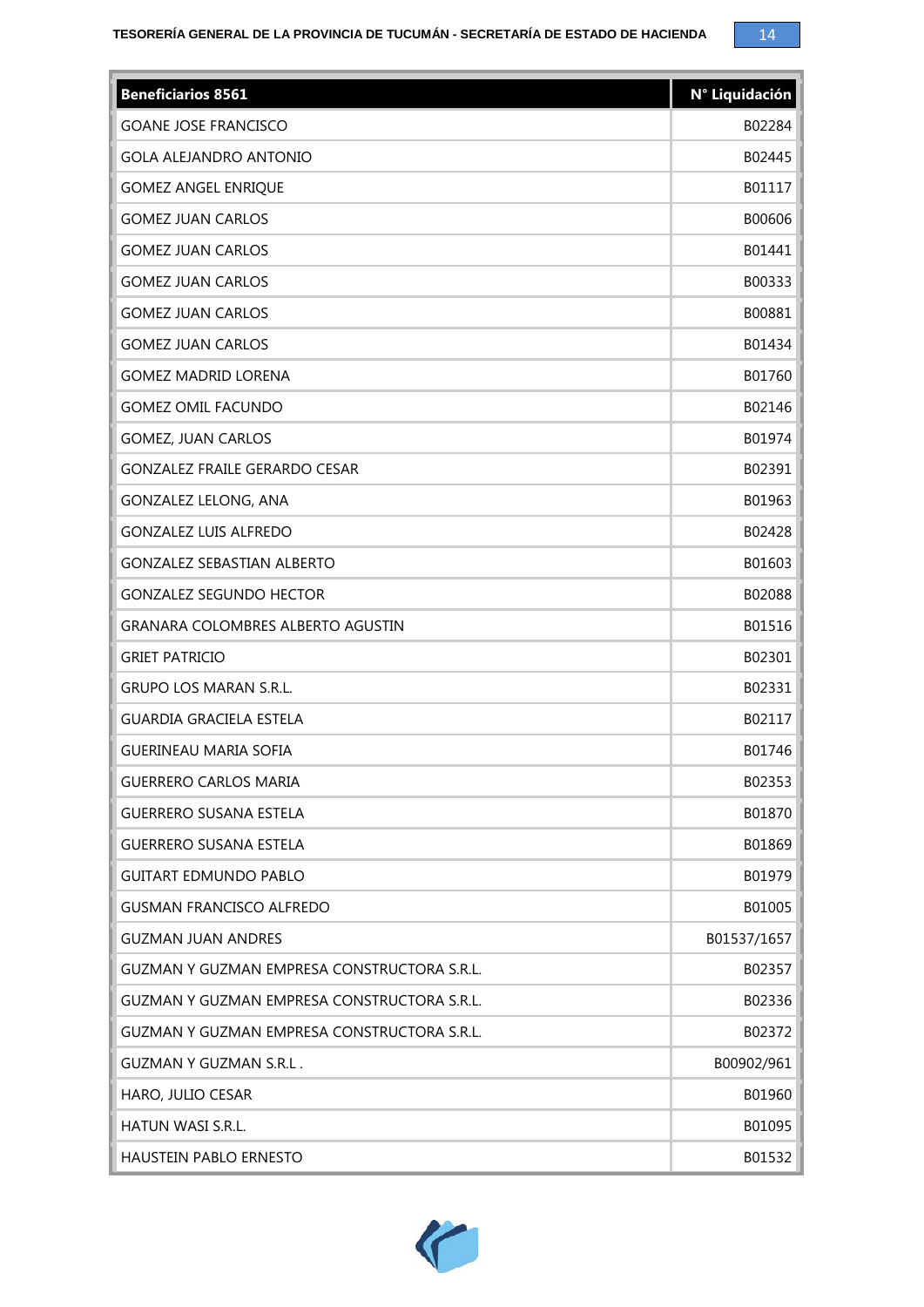| <b>Beneficiarios 8561</b>              | N° Liquidación |
|----------------------------------------|----------------|
| <b>HEBERT LUIS MARIA</b>               | B02198         |
| <b>HELUANE PABLO DARIO</b>             | B01311         |
| HEREDIA XIMENA MARIA                   | B01845         |
| HERNANDEZ HECTOR DANIEL                | B01521         |
| HERNANDEZ MARIEL JACQUELINE            | B02324         |
| HERNANDEZ PEDRO PABLO                  | B01793         |
| HERNANDO ADRIANA BEATRIZ               | B00534         |
| HERRERA ADRIANA MARINA                 | B00770/839     |
| HERRERA BABOT GUILLERMO WASHINGTON     | B02025         |
| <b>HERRERA EDUARDO</b>                 | B01425         |
| HERRERA ERNESTO IGNACIO                | B00883         |
| HERRERA FERNANDO GUSTAVO               | B00770/839     |
| HERRERA HUGO GUSTAVO                   | B01494         |
| HERRERA LUIS RODOLFO                   | B01217         |
| <b>HERRERA MARCOS ANDRES</b>           | B01994         |
| HERRERA NORA GRACIELA                  | B02189         |
| HERRERA SERGIO ERNESTO                 | B00421         |
| HERRERA SERGIO ERNESTO                 | B00424         |
| HERRERA Y LLOBETA S.R.L.               | B02214         |
| HREICAK ALICIA ELIZABETH               | B02019         |
| <b>IBARRECHE PABLO ARMANDO</b>         | B01909         |
| <b>IGLESIAS OSCAR GERMAN</b>           | B00669/762     |
| <b>IMBERT RODOLFO MANUEL</b>           | B00468         |
| INGALINA ANUNCIACION CARMEN            | B00165         |
| INMOBILIARIA VILNUS S.R.L.             | B02330         |
| <b>INSTALL INGENIERIA S.R.L.</b>       | B02224         |
| INSTITUTO FRENOPATICO DEL NORTE S.R.L. | B00896         |
| INTEGRA MEDIA S.R.L.                   | B02039         |
| IRAMAIN JULIETA MARIA                  | B01592         |
| <b>JAIME LUIS FRANCISCO</b>            | B02248         |
| <b>JALFEN GRACIELA NOEMI</b>           | B02208         |
| <b>JAMARDO SEBASTIAN JOSE</b>          | B00926         |
| <b>JAPAZE LUIS HORACIO</b>             | B00542         |
| JASTROW INVER GROUP S.A.               | B02457         |

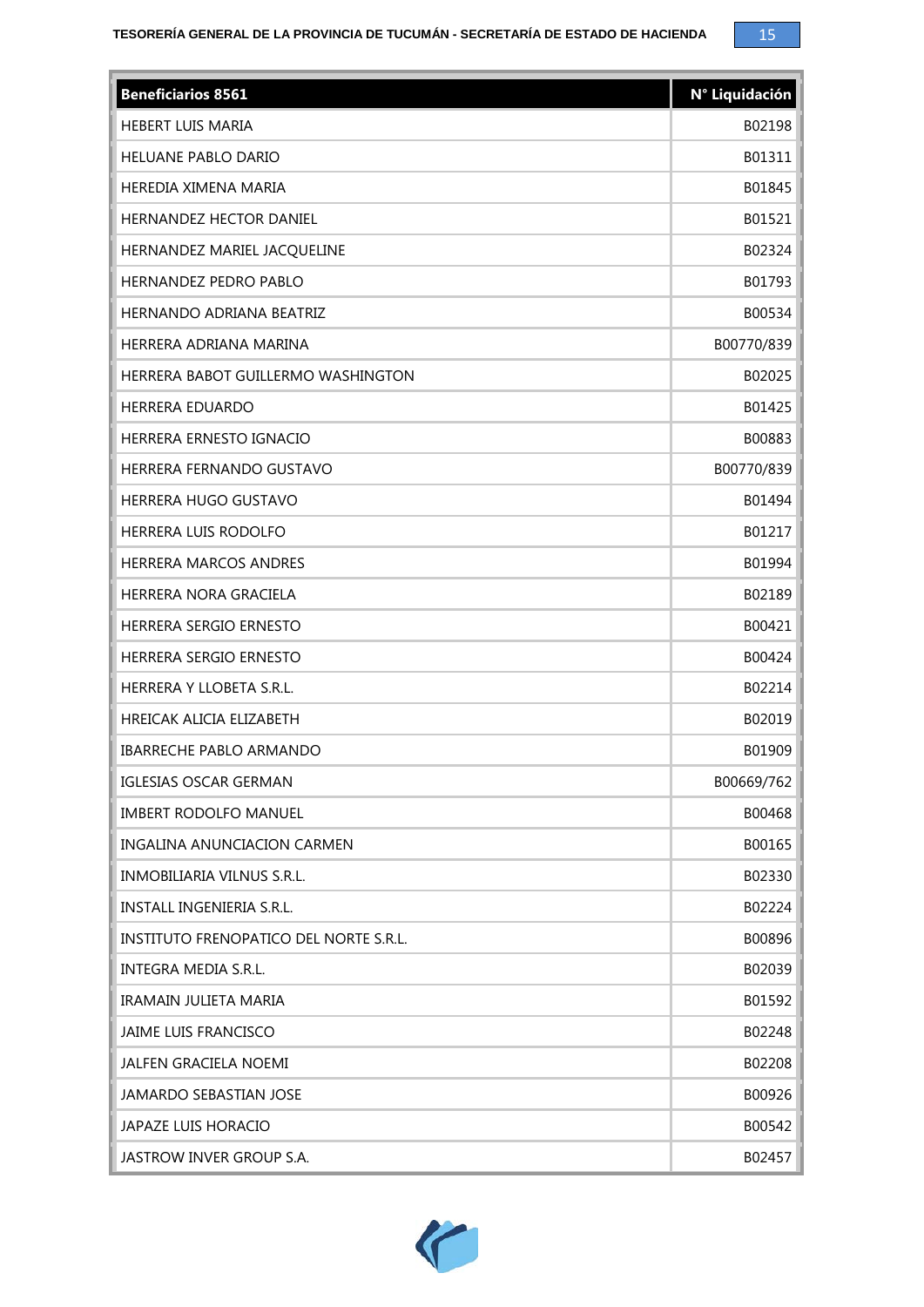| <b>Beneficiarios 8561</b>           | N° Liquidación |
|-------------------------------------|----------------|
| JIMENEZ MARIA SILVIA DEL VALLE      | B00051         |
| JORGE GONZALO SEBASTIAN             | B00830         |
| <b>JORGE HUGO ANDRES</b>            | B00830         |
| JUAREZ BEATRIZ NOEMI DE LOS ANGELES | B00734         |
| <b>JUAREZ MARTIN OSVALDO</b>        | B02014         |
| <b>JUAREZ OLGA INES</b>             | B01769         |
| <b>JUAREZ TERESITA AURORA</b>       | B00877         |
| <b>JUEZ PEREZ ANTONIO</b>           | B01063         |
| <b>JUN ALAN MOISES</b>              | B01627         |
| <b>JURADO MARIA ESPERANZA</b>       | B02281         |
| <b>JURE TOMAS ALEJANDRO</b>         | B01021         |
| KANTAROVSKY RUBEN PABLO             | B01156         |
| KAPLAN ROBERTO MARIANO              | B00919         |
| KASEM PABLO EUGENIO                 | B01604         |
| KATZ MAGDALENA JOSEFINA             | B01128         |
| <b>KOLTAN EDUARDO</b>               | B02180         |
| <b>KOLTAN MARIO</b>                 | B02173         |
| LA LUCARNA S.R.L                    | B00611         |
| LA RED S.A.                         | B00228         |
| LA RED SOCIEDAD ANONIMA             | B02446         |
| LABORDA DELACROIX RODRIGO           | B00395         |
| LAGUZZI BRUNO                       | B00857         |
| LAMARCA, GONZALO JOSE               | B01939         |
| LAMI HERNANDEZ FRANCISCO JOSE       | B01558         |
| LAMI HERNANDEZ FRANCISCO JOSE       | B01488         |
| LAMI HERNANDEZ FRANCISCO JOSE       | B01487         |
| LAMI HERNANDEZ FRANCISCO JOSE       | B00591         |
| LAQUAIRE MARCOS CHRISTIAN           | B01274         |
| LAS LANZAS S.A.                     | B00383         |
| LATAPIE SOLEDAD                     | B02361         |
| LAZARTE CLEMENTE ENRIQUE            | B00490/1242    |
| LAZZARO ROMINA DEL VALLE            | B02431         |
| LE FORT TERAN SOLANGE MARIA         | B01025         |
| LECUONA JUAN SEBASTIAN              | B00045         |

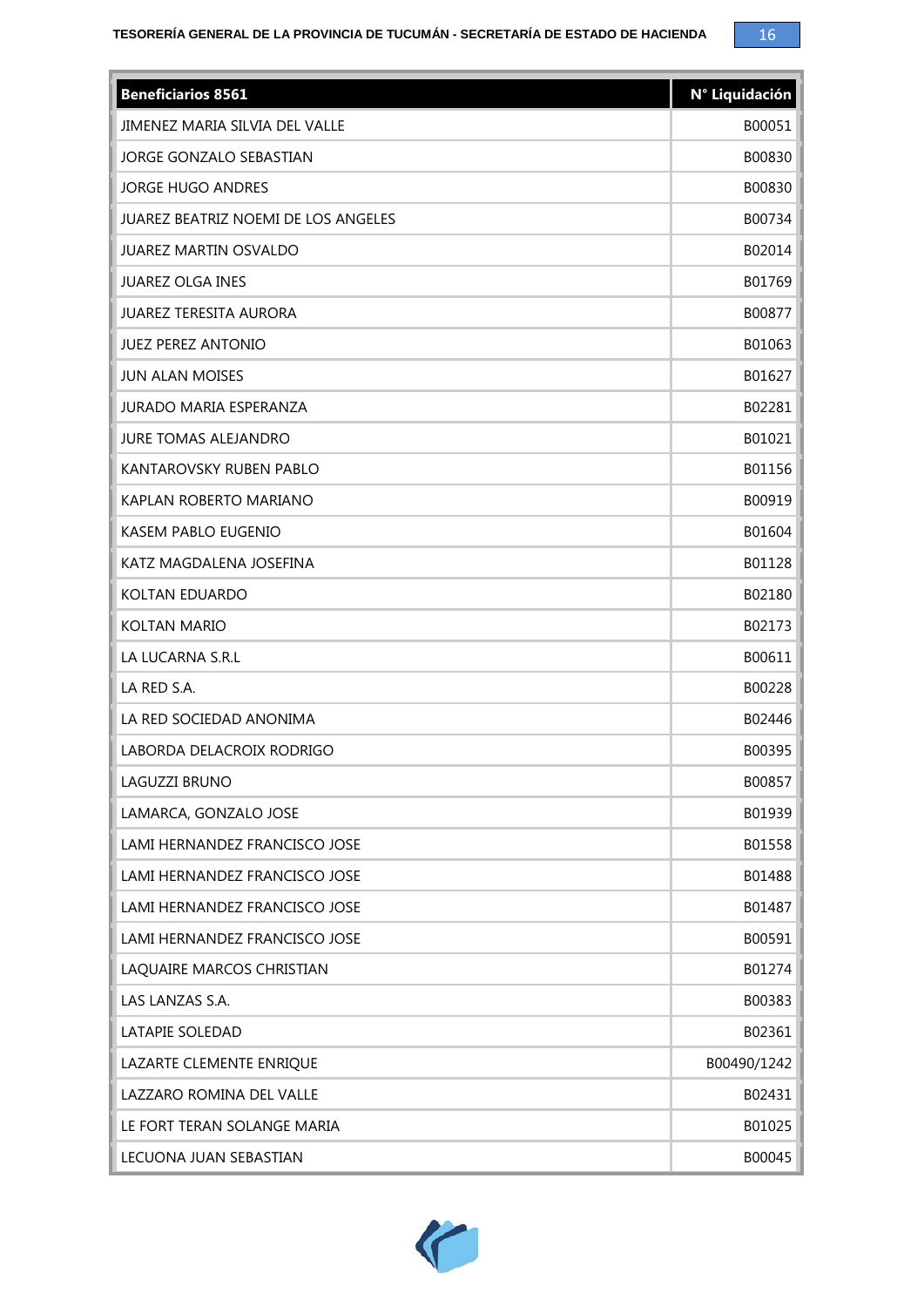

| <b>Beneficiarios 8561</b>     | N° Liquidación |
|-------------------------------|----------------|
| LEGNAME LUIS MARCELO          | B00980         |
| LEGUIZAMON ANDREA SOFIA       | B02035         |
| LEIVA SONIA MARIA             | B02265         |
| LENIS NOELIA MARIA            | B01908         |
| <b>LEON DENISE</b>            | B00078         |
| LEON LILIA GRACIELA           | B01150         |
| LEON PABLO ANTONIO            | B01630/696     |
| LEONARDI LILIA ELENA          | B02185         |
| LEONE ALFREDO ROBERTO         | B02312         |
| LEONE GABRIEL ALFREDO         | B02299         |
| LEONE GRACIELA DEL VALLE      | B01469/1599    |
| LEPERA ROSA MABEL             | B01470         |
| LIX KLETT MARIA INES          | B01067         |
| LIZARRAGA LUIS FABIO          | B02378         |
| LIZARRAGA, PATRICIA NOEMI     | B01927         |
| LOANDOS PABLO IGNACIO         | B01075         |
| LOBO CARLOS SEBASTIAN         | B01564         |
| LONAC CATALINA INES           | B02193         |
| LONGO CLAUDIA VANESA          | B01835         |
| LONGO SILVINA MARIA           | B01995         |
| LOPEZ BUSTOS IGNACIO          | B00239         |
| LOPEZ CISNEROS MARIA VERONICA | B01285         |
| LOPEZ FRANCISCO RAUL          | B00291         |
| LOPEZ GARCIA DIEGO            | B00744         |
| LOPEZ GRACIELA DEL VALLE      | B02280         |
| LOPEZ GRACIELA DEL VALLE      | B01722         |
| LOPEZ HECTOR RODOLFO          | B00978         |
| LOPEZ ISABEL DEL CARMEN       | B01002         |
| LOPEZ LUIS ORLANDO            | B01932         |
| LOPEZ MIY MONICA ALICIA       | B02414         |
| LOPEZ RUBIO SEBASTIAN JOSE    | B01525         |
| LORENZO JUAN MIGUEL           | B00576         |
| LUCCIONI RAUL ENRIQUE         | B01249         |
| <b>LUGONES PABLO</b>          | B01351         |

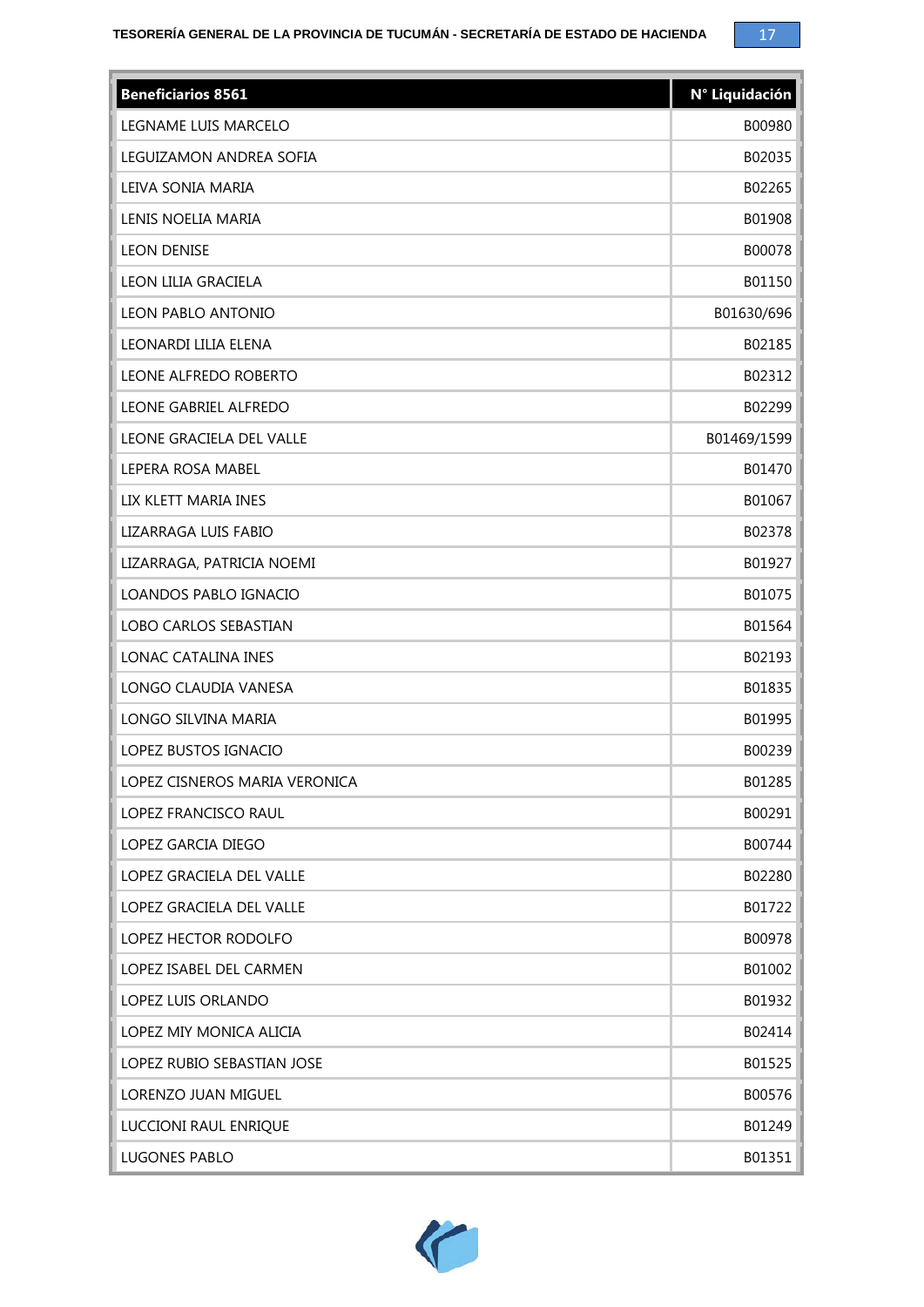| <b>Beneficiarios 8561</b>             | N° Liquidación |
|---------------------------------------|----------------|
| LUNA CLARASO AMELIA                   | B00076         |
| LUNA ROSA CARLEE                      | B00699         |
| LUQUE FEDERICO TOMAS                  | B01998         |
| LUQUE JOSE SEBASTIAN                  | B01998         |
| <b>LLABRA ERNESTO GABRIEL</b>         | B01693         |
| LLUC S.R.L.                           | B02439         |
| M.G.M. FIDUCIARIA DE INVERSIONES S.A. | B02064         |
| MACCHI CARLOS ALFREDO                 | B00512         |
| MACCHI JUAN ODILON                    | B01686         |
| MACIAS GIL MANUEL IGNACIO             | B02376         |
| MACROTECH CONSTRUCCIONES S.R.L.       | B01260         |
| MACROTECH CONSTRUCCIONES S.R.L.       | B01568         |
| MACHI CARLOS ALFREDO                  | B00353         |
| <b>MAGNI CARLOS JOSE</b>              | B01334         |
| MAGUA S.R.L.                          | B01101         |
| <b>MAHTUK ANTONIO OSCAR</b>           | B02221         |
| MANA FEDERICO ABEL                    | B02095         |
| <b>MANSO MARCELA</b>                  | B01358         |
| <b>MANZUR GUILLERMO</b>               | B00436         |
| <b>MARANGONI MARTIN ESTEBAN</b>       | B01634         |
| <b>MARANO JOSE MARIA</b>              | B01804         |
| MARCANTONIO MARIA PIA                 | B01200/1319    |
| MARCHESE MARIA ELINA                  | B01878         |
| MARENGO GALINDEZ MARIANA PATRICIA     | B02168         |
| <b>MARIA GUADALUPE SRL</b>            | B00189         |
| MARIONA HORACIO JOSE                  | B02246         |
| <b>MARKUS S.R.L.</b>                  | B02389         |
| <b>MARKUS S.R.L.</b>                  | B01602         |
| MARQUEZ AZUCENA DEL VALLE             | B02417         |
| MARSIGLIA REYNALDO RODOLFO            | B01908         |
| MARSIGLIA REYNALDO RODOLFO            | B01819         |
| MARTI COLL AGUSTINA                   | B01346         |
| MARTIN FORMOSO INGENIERIA S.R.L.      | B00047         |
| <b>MARTIN HUGO HECTOR</b>             | B01058         |

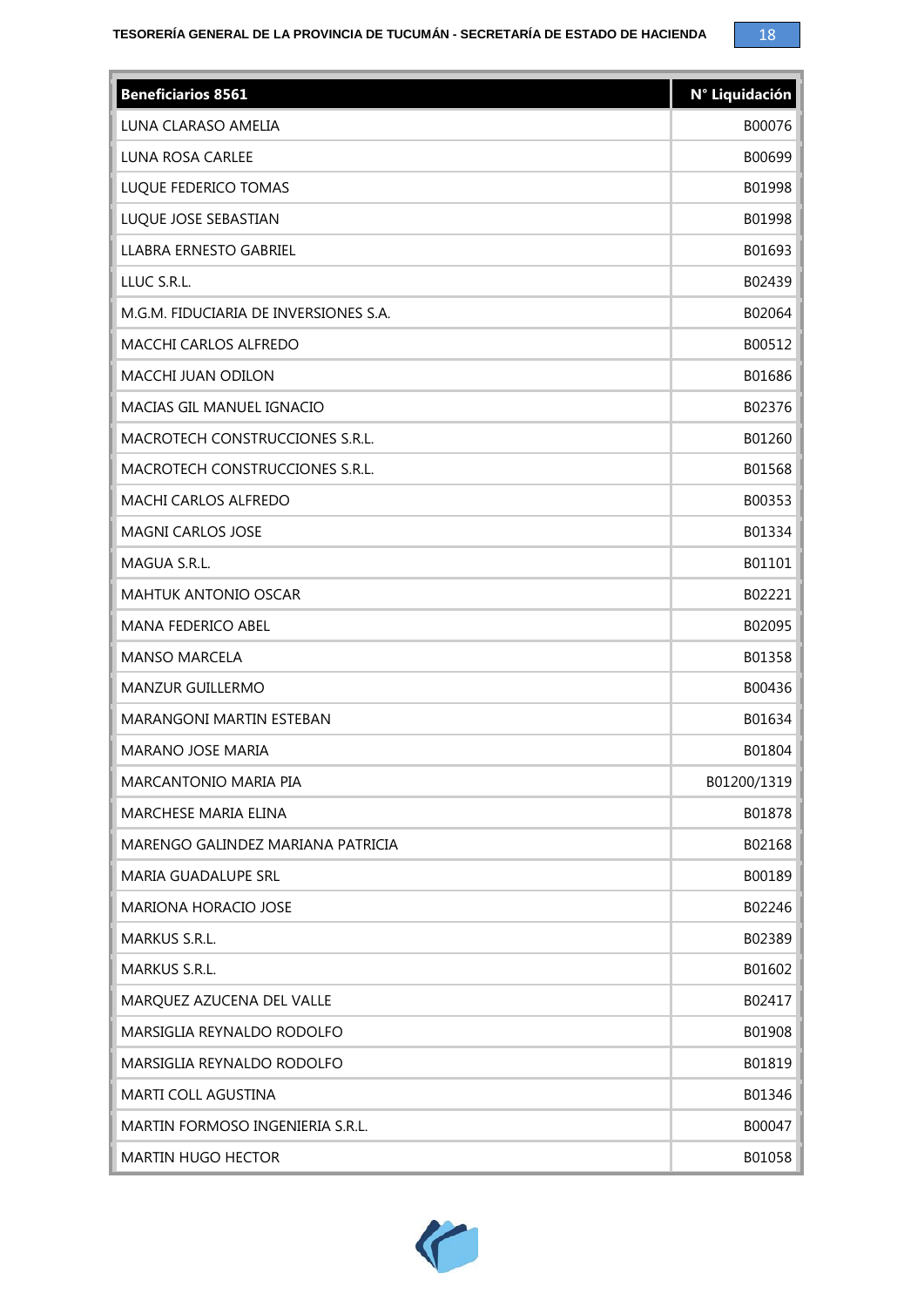| <b>Beneficiarios 8561</b>     | N° Liquidación |
|-------------------------------|----------------|
| MARTINEZ MANUEL RENE          | B01304/1569    |
| MARTINIS YOLANDA VIRGINIA     | B00735         |
| MARZORATTI HILL HARRY         | B00307         |
| MASIDE S.R.L.                 | B02349         |
| <b>MASSO ROQUE</b>            | B00801         |
| MATAMORO JOSE IGNACIO         | B01662         |
| <b>MATARRESE HUMBERTO</b>     | B00492         |
| MATAS ALBA ADRIANA            | B02243         |
| <b>MATAS BLANCA LILIA</b>     | B00469         |
| <b>MATAS ROSA AURORA</b>      | B02134         |
| <b>MATEOS MERCEDES</b>        | B01465         |
| MATIAS MARIA ELENA DEL HUERTO | B01427         |
| <b>MATTEO RENE DANTE</b>      | B00575         |
| MAURICIO MOSSE S.R.L.         | B02367         |
| MAX JUAN ANTONIO              | B00951         |
| MAYORGA DANTE ALFREDO         | B00843         |
| MEDINA CELIA GEORGINA         | B00033         |
| MEDINA FACUNDO EMANUEL        | B01481         |
| MEDINA JUAN MANUEL RAMON      | B00923         |
| MEDJUGORAC MARIA VERONICA     | B00985         |
| MEHERIS SLAME GISELLE         | B00847         |
| MELEM ARAOZ FERNANDO          | B02350         |
| MENA FEDERICO FRANCISCO       | B01703         |
| <b>MENDEZ FERNANDO</b>        | B02388         |
| <b>MENDOZA JUAN PABLO</b>     | B01201         |
| MENDOZA MARCELA CECILIA       | B00929         |
| MENTZ MARIA SILVIA            | B02368         |
| MERCHED FALUM MARTA SILVINA   | B00533         |
| MERLETTI PAULA ELENA          | B02346         |
| METROCUBICO S.R.L.            | B02427         |
| <b>MIBELLI EDUARDO RAUL</b>   | B01676         |
| MIBELLI EDUARDO RAUL          | B00274         |
| MICONI S.R.L.                 | B01647         |
| MICHEL SERGIO                 | B02233         |

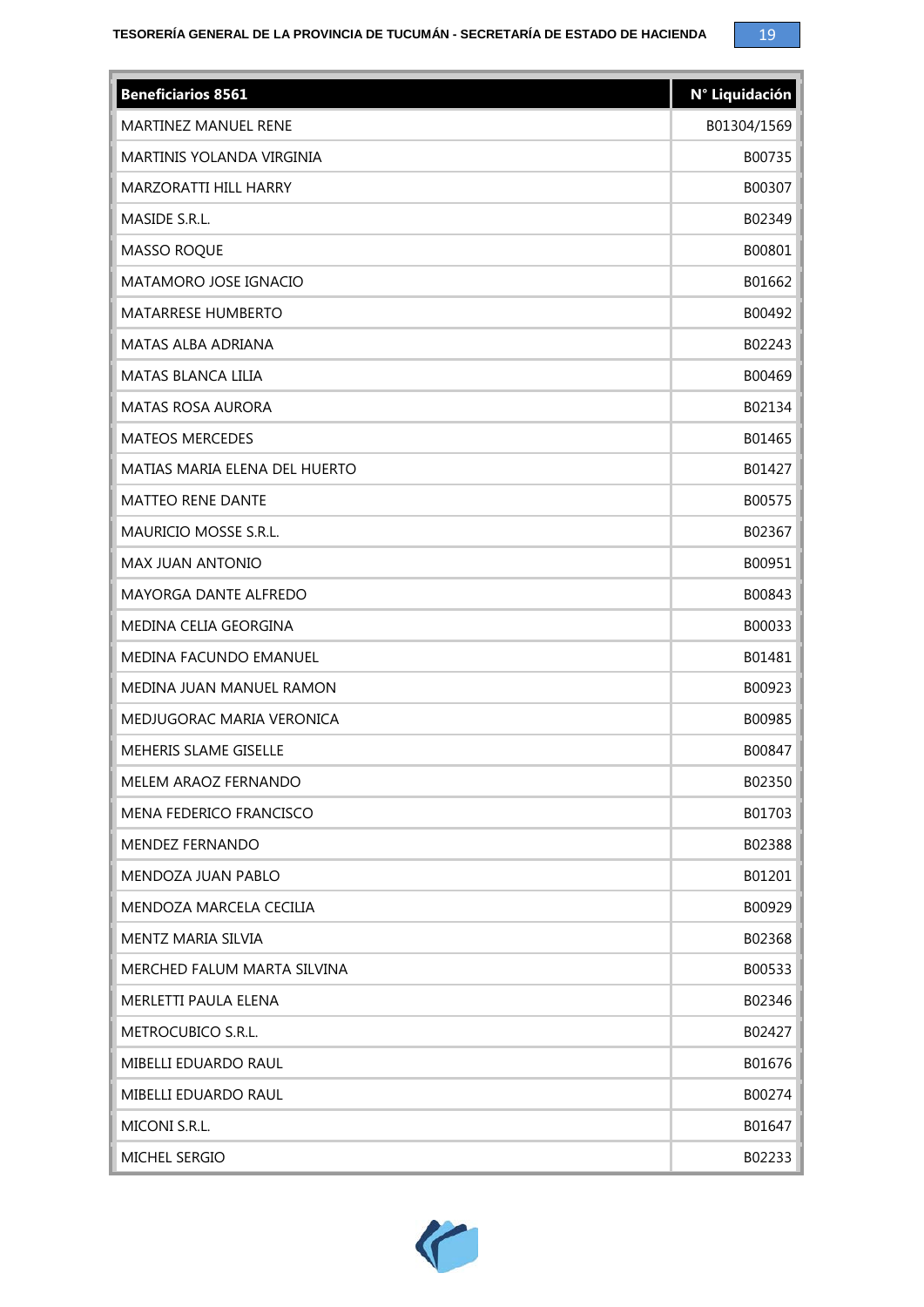| <b>Beneficiarios 8561</b>       | N° Liquidación |
|---------------------------------|----------------|
| MICHELI SOSA MARIA DEL MILAGRO  | B02169         |
| MIGUEL ERNESTO GALINDO S.A.     | B02314         |
| MIRANDA ECHANIQUE CARLOS JAVIER | B01515         |
| MIRANDA MARIA ELENA             | B01045         |
| MIRANDE MARIA TERESA            | B01876         |
| MIS VIEJOS S.R.L.               | B01654         |
| MISTRETA STELLA MARIS           | B02051         |
| MISTRETTA VICTOR HUGO           | B00662         |
| <b>MIZRAHI NICOLAS</b>          | B02400         |
| MOCHON ANA LUZ                  | B02377         |
| MOHAMMAD MARIA GABRIELA         | B02416         |
| MOISE ENRIQUE MARCELO           | B02402         |
| MOLE MARIANO JOSE               | B00439         |
| MOLINA AZCARATE CARLOS D.       | B00162         |
| <b>MOLINA CARLOS JAVIER</b>     | B02434         |
| MOLINA MANUEL ANTONIO           | B01550         |
| MOLINA MARIA SOLEDAD            | B01173         |
| MOLINA SEGURA GUSTAVO ARIEL     | B02206         |
| MONDINO EDUARDO ATILIO          | B02380         |
| MONJES CINTIA VERONICA          | B01357         |
| <b>MONTEROS KARINA VICTORIA</b> | B02163         |
| MONTILLA HUGO FABIO             | B01574         |
| MONTORO MIGUEL ANGEL            | B00445         |
| <b>MORA RICARDO MANUEL</b>      | B00272         |
| <b>MORALES FELIPE</b>           | B02390         |
| MORALES ROMAN ESTEBAN           | B02441         |
| MORENO ANA EUGENIA              | B01034         |
| MORENO DIAZ JOSE FRANCISCO      | B01048         |
| MORENO EDUARDO JORGE            | B02293         |
| MORENO SEGUNDO RAMON            | B02263         |
| <b>MOYANO MARCELO SEBASTIAN</b> | B00335         |
| <b>MUELA MARIA INES</b>         | B02287         |
| MULLER MAXIMILIANO              | B02411         |
| MUNTANER ANA MARIA              | B01664         |

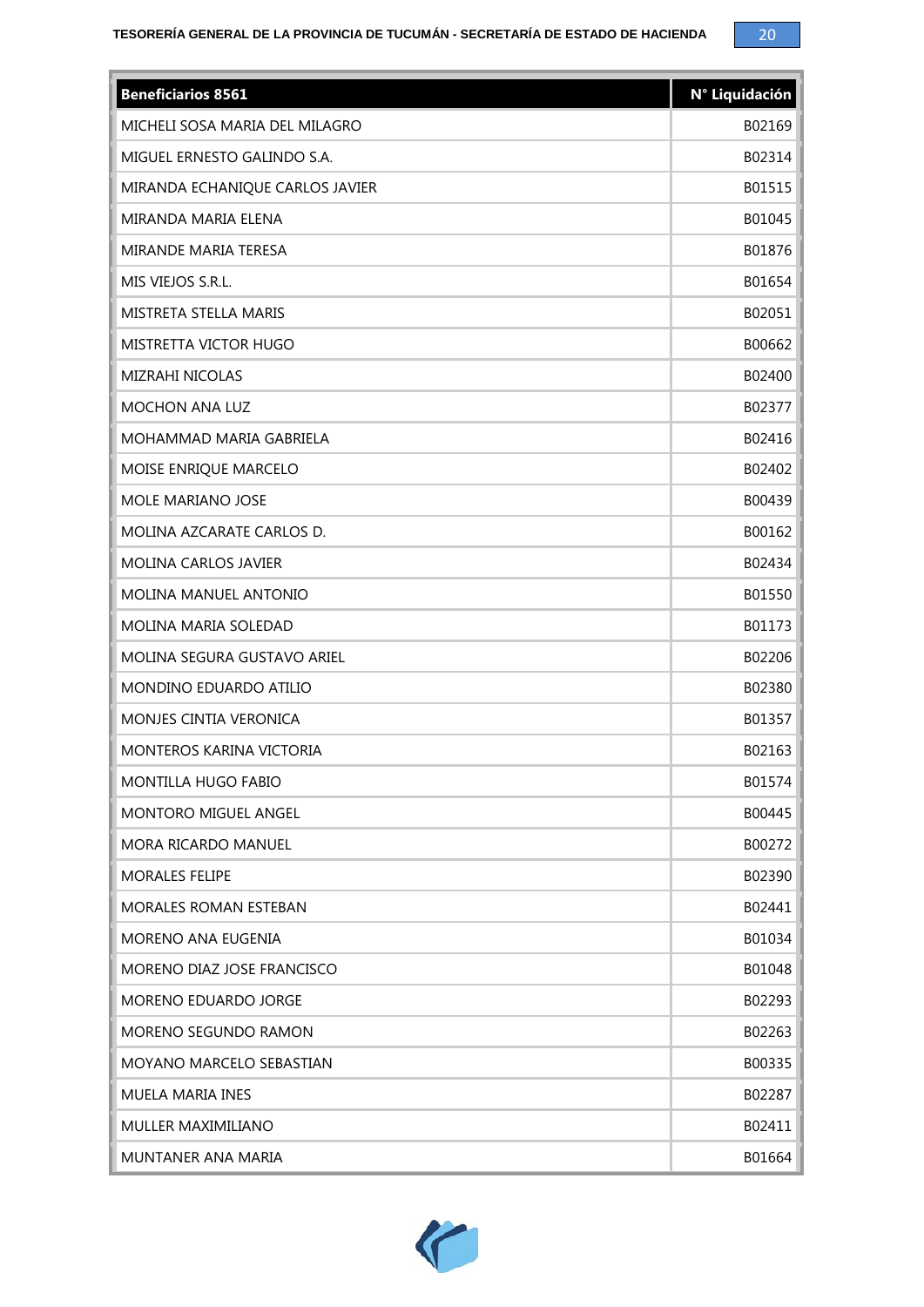

| <b>Beneficiarios 8561</b>          | N° Liquidación |
|------------------------------------|----------------|
| MURATORE JOSE ANTONIO              | B01340         |
| MURO PLAZA MARIA INES              | B02432         |
| MURUAGA ENRIQUE HORACIO            | B00540         |
| NACUL MARIA SOFIA                  | B01853         |
| <b>NACUSSE NESTOR FABIO</b>        | B02203         |
| NAJAR ADRIANA DEL VALLE            | B00849         |
| NALUCE S.A.                        | B01988         |
| <b>NAMUR EDUARDO</b>               | B01589         |
| NANNI JOSE ORLANDO                 | B00202         |
| NASIF CECILIA DEL VALLE            | B00346         |
| NAVARRO JOSE RICARDO               | B00390         |
| NAVARRO JOSE RICARDO               | B00976         |
| NAVARRO JOSE RICARDO               | B01399         |
| NAVARRO MURUAGA GUSTAVO DANIEL     | B02307         |
| NAVARRO PABLO FEDERICO             | B01503         |
| NAVARRO PABLO OCTAVIANO            | B02181         |
| NAVARRO ZALDARRIAGA CRISTINA MARIA | B02383         |
| NAZAR EDUARDO ENRIQUE              | B01295         |
| NEFROLOGOS ASOCIADOS S.R.L.        | B00244         |
| NEUMATICOS ALEM S.R.L.             | B01261         |
| NICOLAS MARTIN                     | B02005         |
| NICOLAS SOFIA MARIA                | B02297         |
| NICOLAUS TORRES DIEGO ADOLFO       | B01414         |
| NICOLAUS TORRES MARIA GIMENA       | B01415         |
| NICOLAUS TORRES MARIA ROMINA       | B01416         |
| NIEL JORGE LUIS                    | B01592         |
| NIELSEN HILLEN SOFIA INES          | B01136         |
| NIEMAN MARCELO ARIEL               | B01214         |
| NIEVA AMALIA ELIZABETH             | B00526/674     |
| NIEVA ANTONIO GREGORIO             | B01850         |
| NIEVA MARCELO CESAR                | B00855         |
| NITRURADOS NORTE S.R.L.            | B02185         |
| NIVEL SUPERIOR S.R.L.              | B01839         |
| NOA MATAFUEGOS S.R.L.              | B00550         |

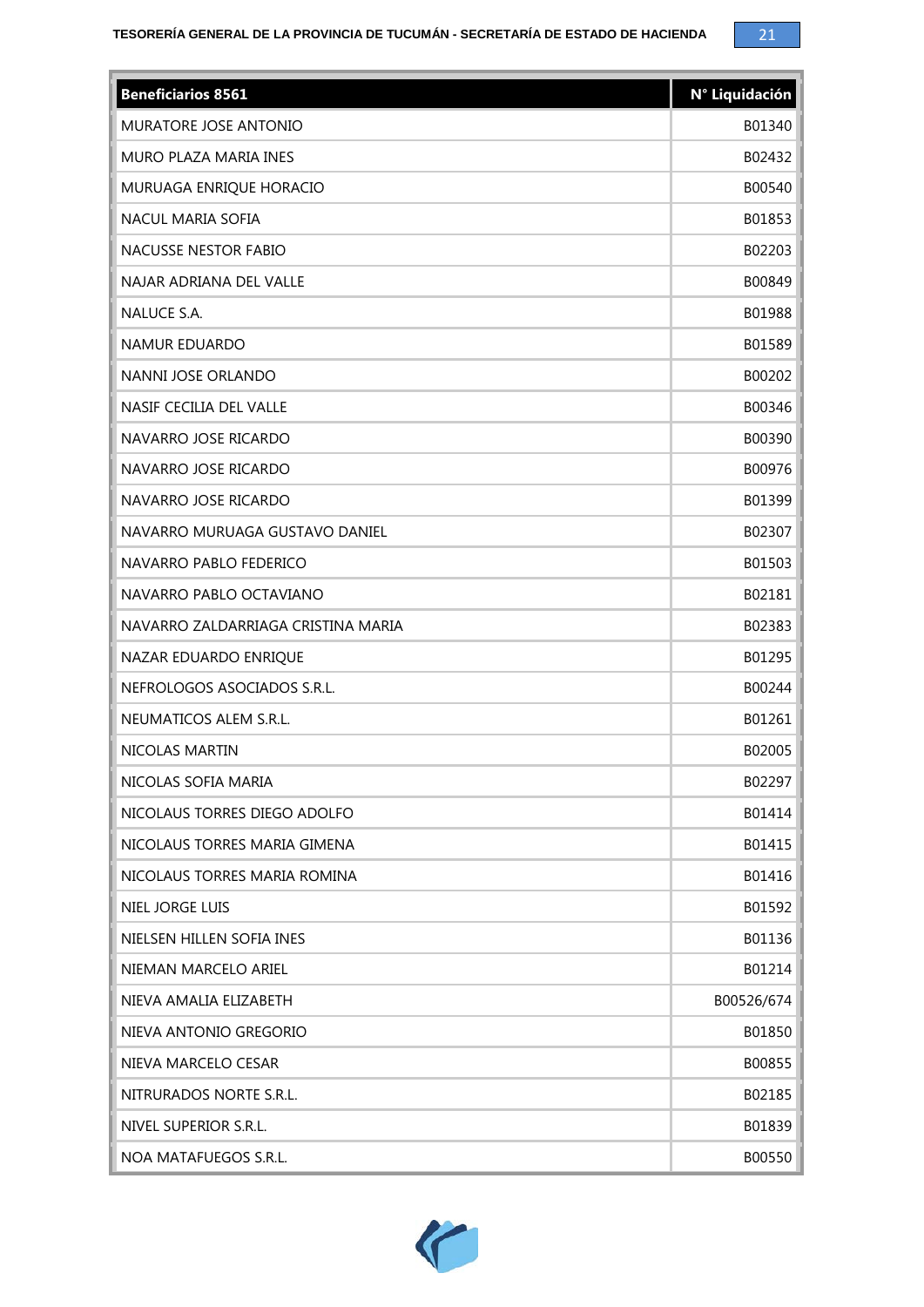| <b>Beneficiarios 8561</b>        | N° Liquidación |
|----------------------------------|----------------|
| NOFAL ANGEL HORACIO              | B01137         |
| NOFAL ANGEL HORACIO              | B01824         |
| NOGALO MARTIN ESTEBAN            | B00899         |
| NOGUERA MIGUEL ADRIAN            | B00936/905     |
| NORDELTA CONSTRUCCIONES S.R.L.   | B02072         |
| NORES JORGE ADOLFO               | B02249         |
| NOUGUES MARIA FLORENCIA          | B02354         |
| NOVELLO FLAVIO                   | B01633         |
| NUEVO POLO NORTE S.R.L.          | B00382         |
| NUEVO POLO NORTE S.R.L.          | B00334         |
| NUÑEZ JOSE FLORENTINO            | B01353         |
| NUÑEZ MARIANA                    | B01534         |
| OCARANZA MIRTA GRACIELA          | B00298         |
| OCHOA EUSEBIO FERNANDO           | B00428         |
| ODSTRCIL MARIANO ALEJO           | B01912         |
| ODSTRCIL MAXIMILIANO AUGUSTO     | B01912         |
| ODSTRCIL NICOLAS FEDERICO        | B01912         |
| <b>OLARTE BELEN</b>              | B02065         |
| OLEA DE MEDINA FELISA ARGENTINA  | B00600         |
| OLEA SQUASSI MARCOS MAXIMILIANO  | B02155         |
| OLIVA PABLO DANIEL               | B02256         |
| OLTA LENS S.R.L.                 | B01102         |
| OPERADORES INMOBILIARIOS S.R.L.  | B01407         |
| ORDESA S.R.L                     | B00911         |
| ORTEGA GRACIELA ALEJANDRA        | B02275         |
| ORTIZ EUGENIA ISOLDA             | B01696         |
| <b>OSADO RAUL</b>                | B02112         |
| PACIOS JORGE ESTEBAN             | B02192         |
| PADILLA GONZALO                  | B02360         |
| PADILLA TIBURCIO (H)             | B01636         |
| PAEZ DE LA TORRE MARGARITA MARIA | B02289         |
| PAEZ FRANCISCO ADRIAN            | B00668         |
| PAGURA SILVIA ELIZABETH          | B01368         |
| PALACIO DOLORES                  | B02376         |

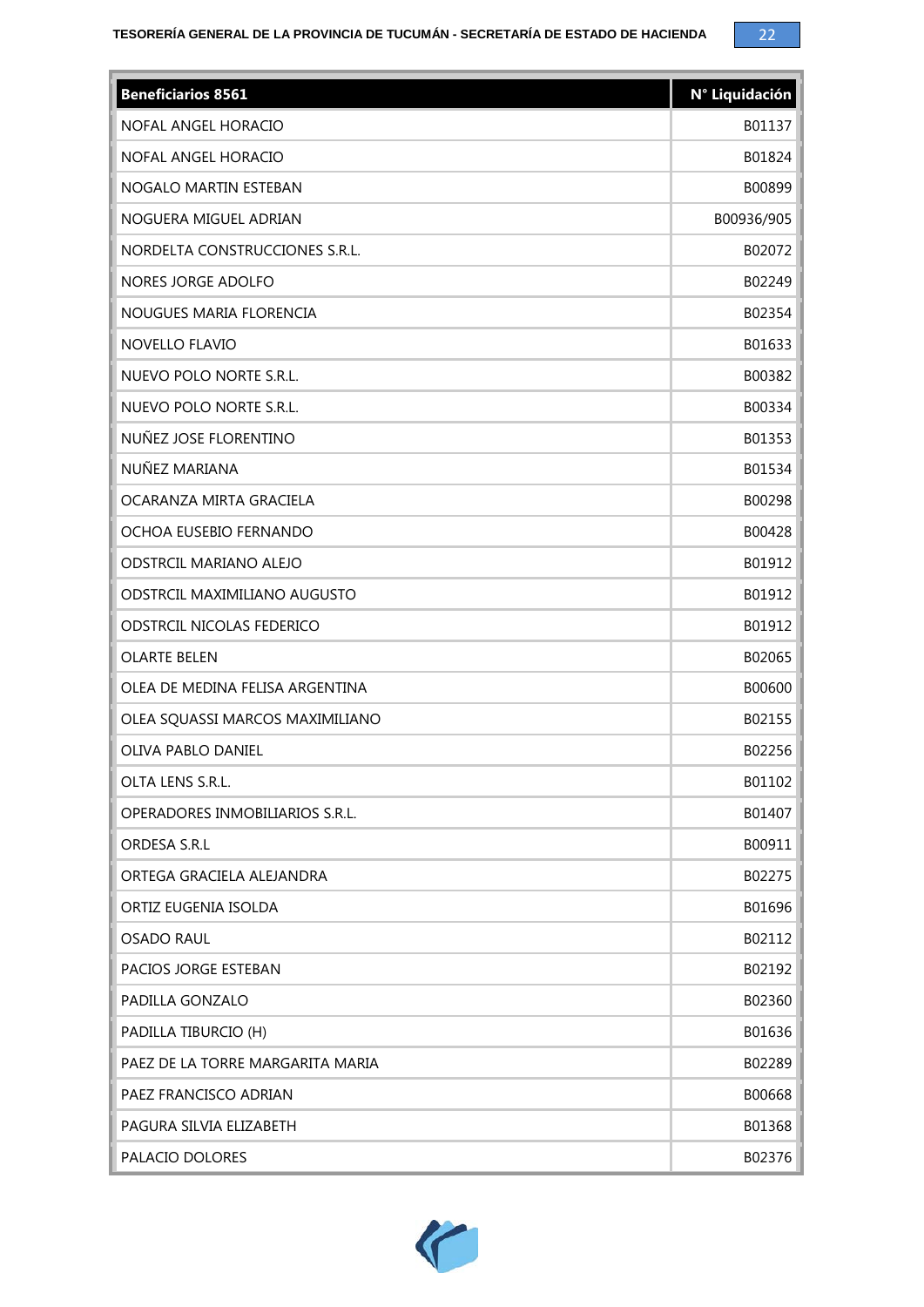

| <b>Beneficiarios 8561</b>      | N° Liquidación |
|--------------------------------|----------------|
| PALACIO JULIO CESAR            | B00892         |
| PALACIO RUBEN IGNACIO          | B02267         |
| PALACIOS EDUARDO ENRIQUE       | B02240         |
| PALACIOS MARIA FLORENCIA       | B01401         |
| PALACIOS RIZZA JUAN EMILIO     | B00145         |
| PALAZZO CARLOS SEBASTIAN       | B01086         |
| PALAZZO EDUARDO ALEJANDRO      | B01007/1263    |
| PALAZZO FELIPE SALVADOR        | B02046         |
| PALAZZO JORGE LUIS             | B02029         |
| PALIZA CESAR ROQUE             | B02225         |
| PAOLINI MAXIMILIANO            | B02031         |
| PAOLINI MAXIMILIANO            | B01719         |
| PARAJON ANA CAROLINA DEL VALLE | B01430         |
| PARAMERICA S.A.                | B01749         |
| PARAMERICA S.A.                | B01849         |
| PASTERIS NORA DEL VALLE        | B02199         |
| PAULICH HECTOR ORLANDO         | B02036         |
| PAVONE FANNY MARISA            | B01607         |
| PAZ ANA MARIA RAMONA           | B02415         |
| PAZ CLAUDIO GERARDO            | B00646         |
| PAZ COSSIO ANA INES            | B01874         |
| PAZ FILGUEIRA NICOLAS          | B02291         |
| PAZ HILDA GRACIELA             | B00371         |
| PAZ POSSE MARIA SUSANA         | B01643         |
| PERAL SANGERMES MARIA LOURDES  | B01681         |
| PEREZ ANALIA FABIOLA           | B02335         |
| PEREZ CAPOZUCCO NATALIA RUTH   | B01292         |
| PEREZ CLAUDIO ANTONIO          | B02222         |
| PEREZ CURBELO HNOS S.R.L.      | B00352         |
| PEREZ DE NUCCI NICOLAS ESTEBAN | B01766         |
| PEREZ ELIAS DOMINGO GUIDO      | B02271         |
| PEREZ GRACIELA DEL VALLE       | B01323         |
| PEREZ HERNAN                   | B02067         |
| PEREZ IVANNA LEANDRA           | B01791         |

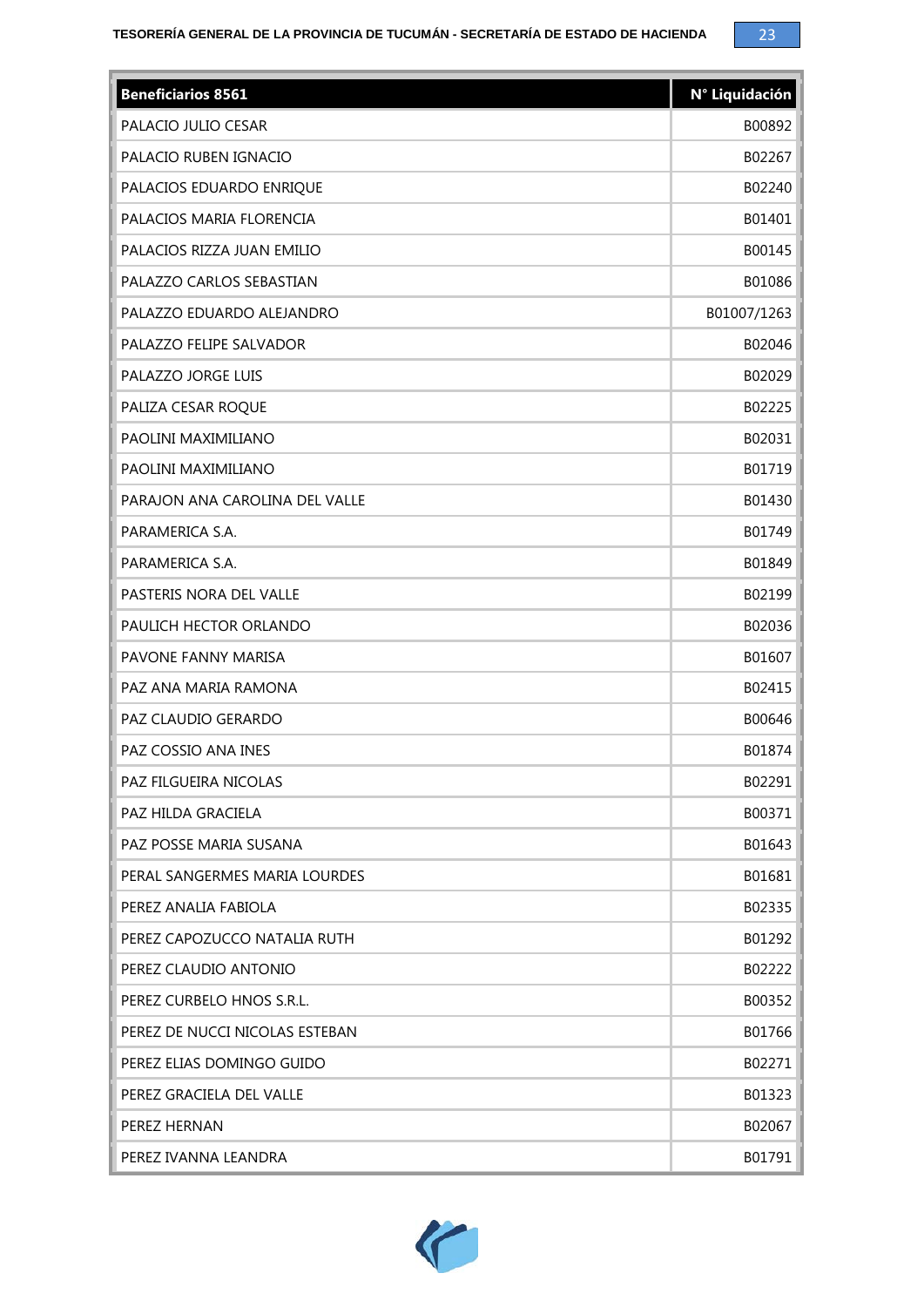| Beneficiarios 8561               | N <sup>o</sup> Liquidación |
|----------------------------------|----------------------------|
| PEREZ JUAN LUIS                  | B01289                     |
| PEREZ JUAN PABLO                 | B00430                     |
| PEREZ RAMONA ROSA ANTONIA        | B02157                     |
| PEREZ VILLA MARIA GERTRUDIS      | B01812                     |
| PERFORACIONES Y SERVICIOS S.R.L. | B00389                     |
| PERRONE SANDRA ALEJANDRA         | B00425                     |
| PESA FACUNDO                     | B02365                     |
| PETRELLI PABLO                   | B02363                     |
| PETROARSA S.A.                   | B01037                     |
| PEVISA S.R.L.                    | B01984                     |
| PIAZZA S.A.                      | B00178                     |
| PICON ANIBAL RICARDO             | B02172                     |
| PICON ANIBAL RICARDO             | B00979                     |
| PICON MARIA CRISTINA             | B01018                     |
| PICON PAULINA                    | B01017                     |
| PICON PAULINA                    | B02435                     |
| PIEVE AUTOMOTORES S.A.           | B00411                     |
| PINNA JUAN PEDRO                 | B02178                     |
| PISA CARLOS GUILLERMO            | B00081                     |
| PLAZA DIAZ ELIAS JUAN            | B00851                     |
| PLAZA SEBASTIAN                  | B01212                     |
| PLOPER ALDO                      | B02241                     |
| PLOPER DIEGO                     | B02339                     |
| PONCE DE LEON FLAVIA ANDREA      | B00746                     |
| PONCE DE LEON GUILLERMO GABRIEL  | B02069                     |
| PONCE GONZALO EXEQUIEL           | B00751                     |
| POPRITKIN NESTOR MARIO           | B01418                     |
| PORTA PABLO GABRIEL              | B01433                     |
| PORTA RICARDO JOSE               | B01854                     |
| POSLEMAN, MARIA VERONICA         | B01972                     |
| POSSE ANA                        | B01904                     |
| POSSE MARIA JOSE                 | B02332                     |
| POTOLICCHIO GUSTAVO ALBERTO      | B01343                     |
| POVIÑA TOMAS                     | B02279                     |

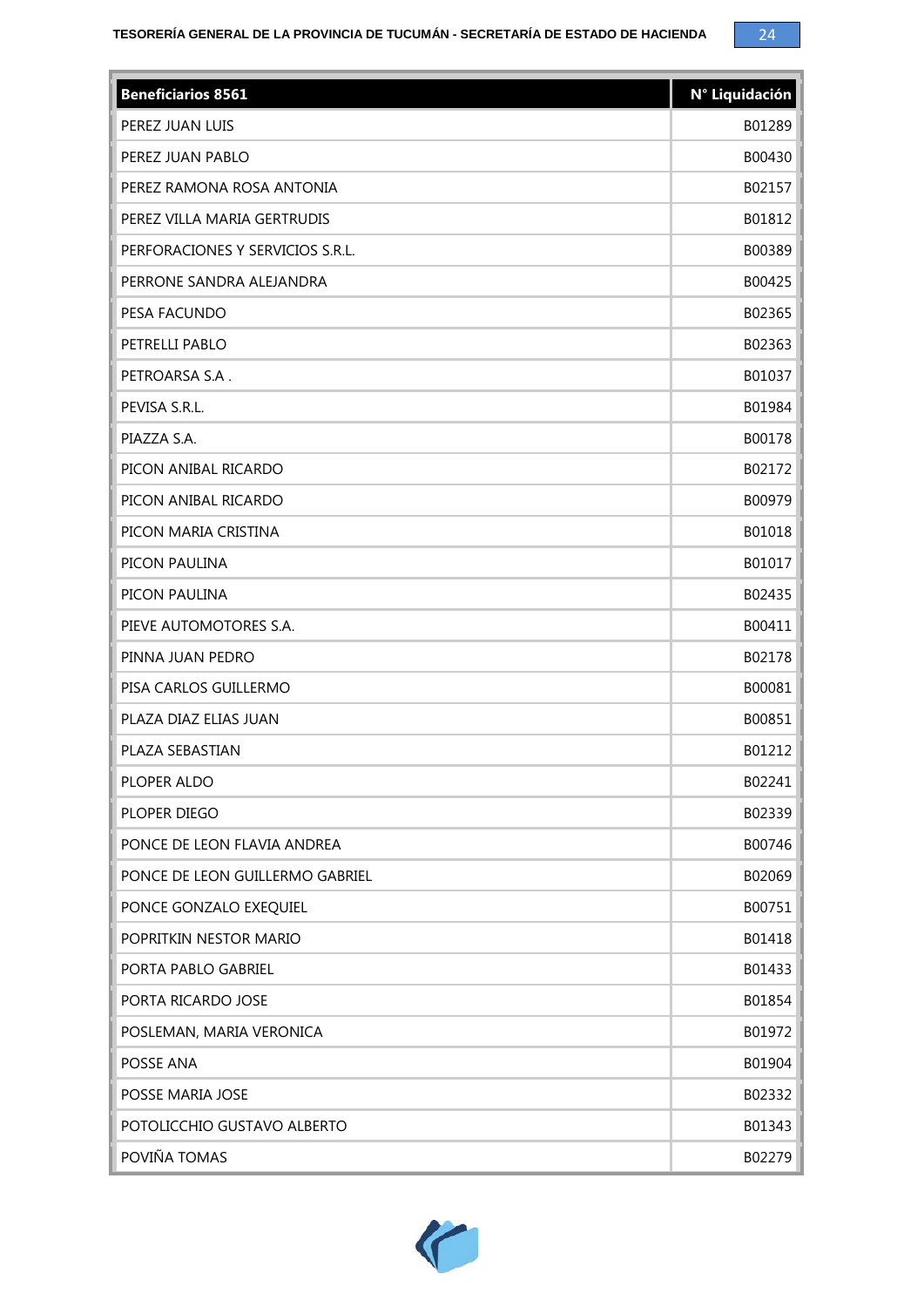| <b>Beneficiarios 8561</b>                                        | N° Liquidación |
|------------------------------------------------------------------|----------------|
| PRADO DIEGO NICOLAS                                              | B02137         |
| PRATA ANA LIA                                                    | B00195         |
| PRIETO MANUEL ALBERTO                                            | B02292         |
| PRODUCTION ÑANDUBAY COMPANY S.R.L.                               | B00799         |
| PUBLIGRAF S.A.                                                   | B00670/761     |
| PUENTEDURA DIEGO DANTE                                           | B02084         |
| PUENTEDURA DIEGO DANTE                                           | B01853         |
| PUJOL MARTINEZ MIGUEL                                            | B00671         |
| PUJOL MIGUEL ANTONIO                                             | B01638         |
| PUKA- YANA S.A.                                                  | B02407         |
| QUESADA ESTEBAN GABRIEL                                          | B00461         |
| <b>RADI JOSE LUIS</b>                                            | B02430         |
| RAED, GUILLERMO EDUARDO                                          | B01943         |
| RAIMON S.R.L.                                                    | B02110         |
| RALIDO S.A.                                                      | B01701         |
| REAL ANDREA FABIANA                                              | B02220         |
| REAL CONSTRUCCIONES Y SERVICIOS S.R.L.                           | B01445         |
| RED DE SEGURO MEDICO S.R.L.                                      | B01491         |
| RED DE SEGURO MEDICO SRL                                         | B02202         |
| RED SURCOS S.A.                                                  | B01482         |
| REMETAL S.A.                                                     | B00256         |
| RENDACE ANA FLORENCIA                                            | B02393         |
| RENDACE CARLO MICHELE                                            | B00678         |
| RENDACE CAYETANO SAMUEL                                          | B01694         |
| RENDACE JUAN CARLOS                                              | B01694         |
| RESID. UNIV. CONGREGACION DE HNAS. DE NTRA SRA DE LA CONSOLACION | B00701         |
| RICHA CINTHIA ROMYNA                                             | B01735         |
| RIERA IGNACIO                                                    | B02341         |
| RIERA MARIA ELINA                                                | B02091         |
| RIEZNIK DIEGO CESAR                                              | B01834/1767    |
| RIOS COLOMBO NATALIA SOLEDAD                                     | B00857         |
| RIOS COLLAS TIMOTEO ALEJANDRO                                    | B01147         |
| RISSO MARINA AZUCENA                                             | B01327         |
| RIVADENEIRA CARLOS DAMIAN                                        | B00592         |

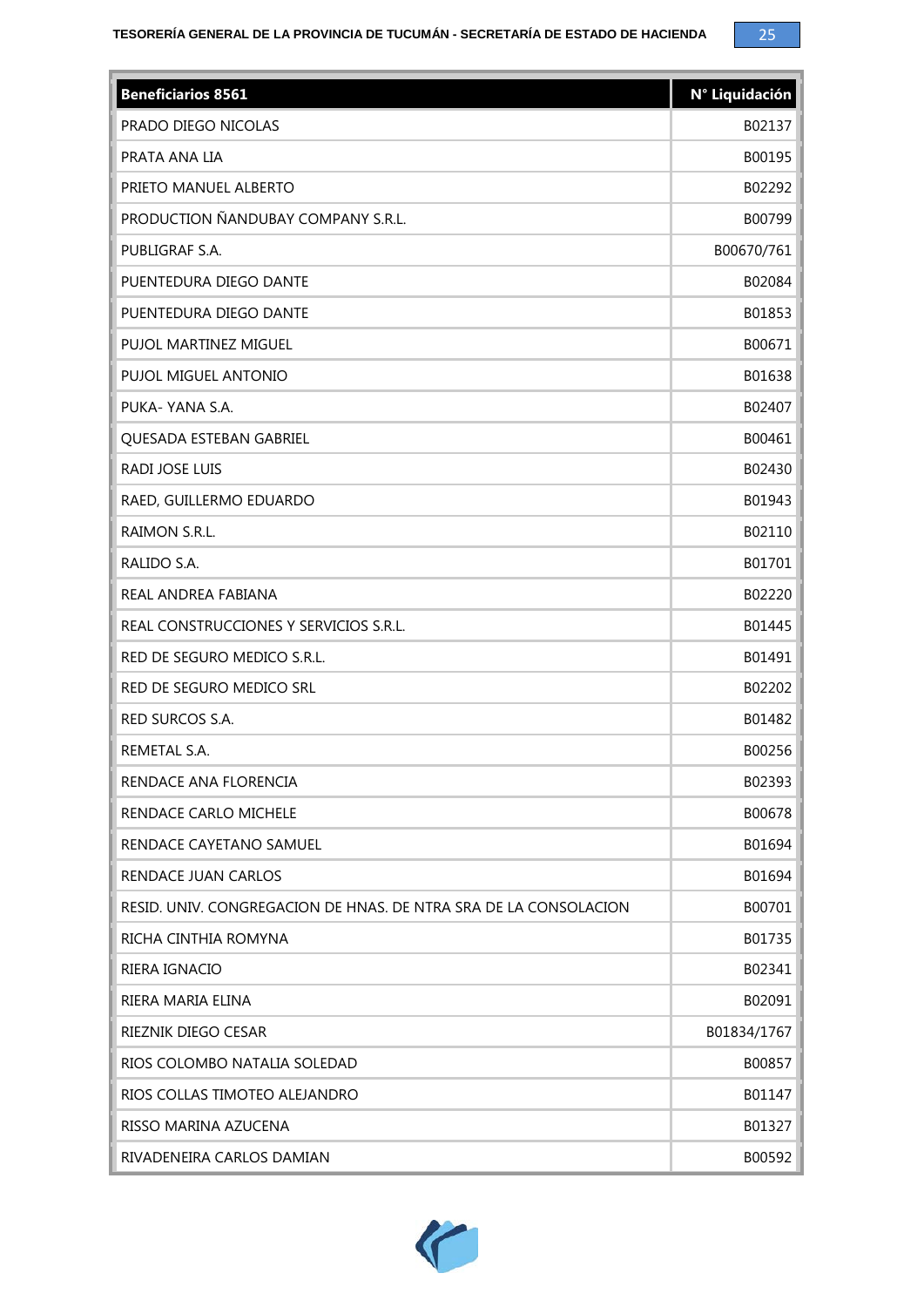| <b>Beneficiarios 8561</b>          | N <sup>o</sup> Liquidación |
|------------------------------------|----------------------------|
| RIVAS CARLOS DANIEL                | B02125                     |
| RIVERO ALEJANDRO TOMAS             | B02282                     |
| RIVERO PABLO JAVIER                | B02282                     |
| RIVERO SILVIA CAROLINA             | B02282                     |
| ROBLEDO CECILIA GABRIELA           | B00618                     |
| ROBLES GONZALO MIGUEL              | B02443                     |
| ROBLES GONZALO MIGUEL              | B02444                     |
| ROBLES TERAN JUAN PABLO            | B02033                     |
| ROBLES TERESA DE JESUS             | B01675/1408                |
| ROCAPORENA S.R.L.                  | B00095                     |
| ROCCHIO FRANCESCO                  | B01462                     |
| RODRIGUEZ ANALIA                   | B00004                     |
| RODRIGUEZ BELLAVILLA JULIO EDUARDO | B01280                     |
| RODRIGUEZ EDUARDO CARLOS           | B02425                     |
| RODRIGUEZ ENRIQUE ARIEL            | B02166                     |
| RODRIGUEZ FULGADO ELIANA           | B02136                     |
| RODRIGUEZ GRACIELA ALICIA          | B00501                     |
| RODRIGUEZ JOSE VICENTE             | B00065/68                  |
| RODRIGUEZ JUAN JOSE                | B01559                     |
| RODRIGUEZ JULIO CESAR              | B02270                     |
| RODRIGUEZ MARIA TERESA             | B02048                     |
| RODRIGUEZ PAEZ JORGE ANTONIO       | B00292                     |
| RODRIGUEZ PRADOS CESAR FRANCISCO   | B02190                     |
| RODRIGUEZ SANTIAGO MAURICIO        | B01775                     |
| ROLDAN KARINA MARIELA              | B02319                     |
| ROMANO MARIA TERESA                | B01699                     |
| ROMERO MARIA MERCEDES              | B01124                     |
| ROMERO MARIA MERCEDES              | B01504                     |
| ROSCONE ROQUE RICARDO              | B02327                     |
| ROSS LEONARDA TERESA               | B01160                     |
| ROSSI ANA MARIA                    | B01965                     |
| ROSSI SERGIO EDUARDO               | B01888                     |
| ROTONDO JORGE EDUARDO              | B02132                     |
| ROTONDO JORGE EDUARDO              | B00426                     |

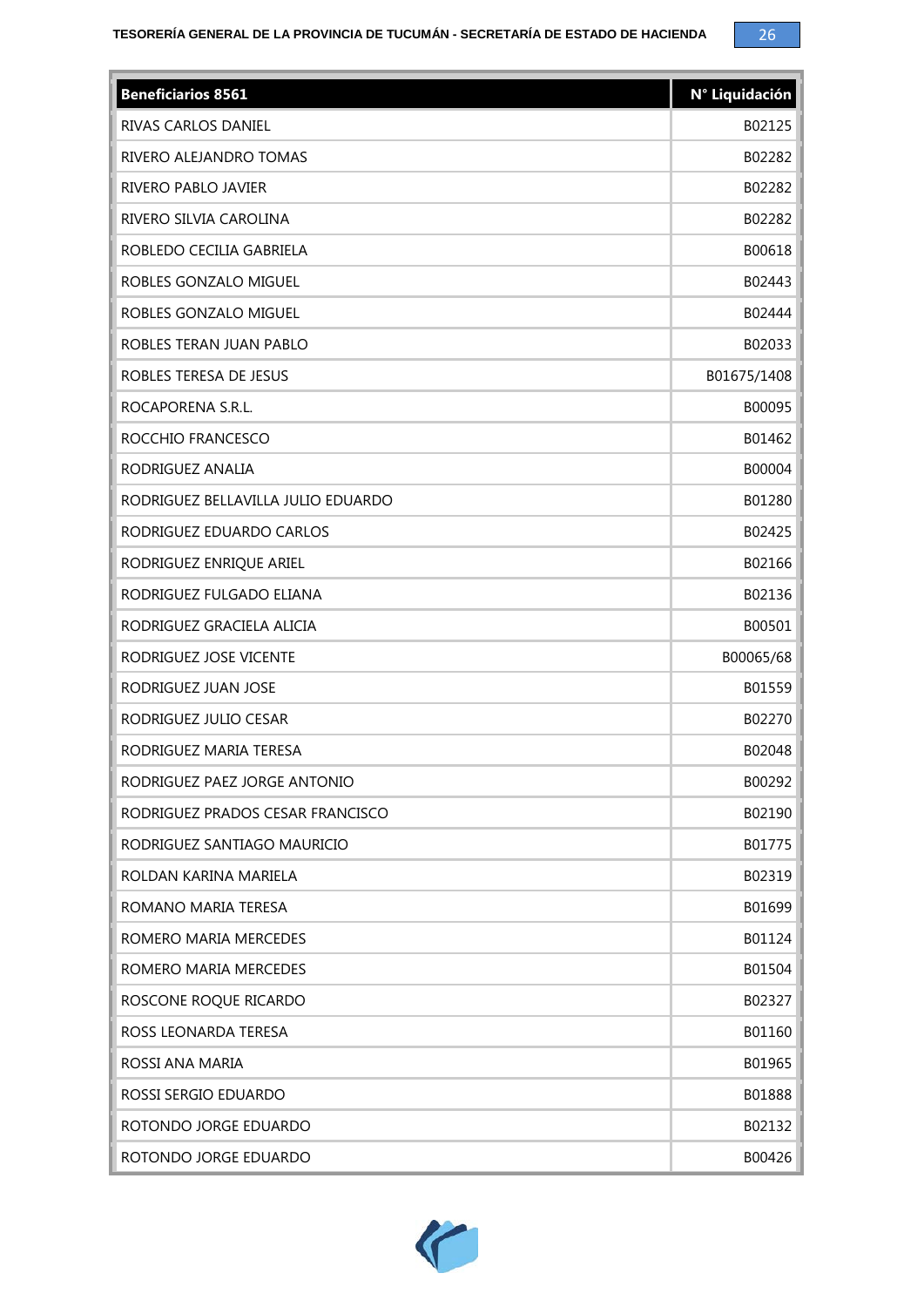

| <b>Beneficiarios 8561</b>    | N° Liquidación |
|------------------------------|----------------|
| ROTONDO JORGE EDUARDO        | B00729         |
| ROVARINI JOSE GABRIEL        | B01479         |
| RUIZ ELSA YOLANDA            | B01381         |
| <b>RUIZ FRANCISCO</b>        | B02142         |
| <b>RUIZ GERARDO RAMON</b>    | B00290         |
| RUIZ LOCASCIO MARIA SOFIA    | B00609         |
| RUIZ LUIS FERNANDO           | B02059         |
| RUIZ MARIA SOFIA             | B01539         |
| <b>RUIZ RODRIGO</b>          | B01897         |
| RUIZ SEBASTIAN EDUARDO       | B01987         |
| <b>RUNCO LUIS OSCAR</b>      | B01551         |
| SAAB JOSE LUIS               | B02058         |
| SAADE CECILIA INES           | B02296         |
| SAADE RAUL OSVALDO           | B00046         |
| SABA FELIX LINDOR            | B02111         |
| SABATE NATALIA VANESA        | B01827/1828    |
| SABEH MARIANA                | B00289         |
| SABORES UNICOS S.R.L.        | B01530         |
| SABORIDO MOLE WALTER FABIAN  | B00692         |
| SACCOMANI, GUILLERMO RODOLFO | B01935         |
| SAENZ JOSE AGUSTIN           | B02371         |
| SAFE JAVIER EDGARDO          | B00543         |
| SAGRA ROBERTO JOSE EMILIO    | B02276         |
| SAGRA ROBERTO JOSE EMILIO    | B02131         |
| SAGRA ROBERTO JOSÉ EMILIO    | B02205         |
| SAHAD KENYA ATINA            | B02382         |
| SAKSONOFF SERGIO RUBEN       | B02159         |
| SALAZAR CARLOS ALBERTO       | B00816         |
| SALAZAR SILVIA LEONOR        | B02322         |
| <b>SALE CARLOS</b>           | B02381         |
| SALE ERNESTO JOSE            | B01412         |
| SALGAMAR S.R.L.              | B01924         |
| <b>SALIM CRISTINA</b>        | B01852         |
| SALINAS VICTOR MANUEL        | B00562         |

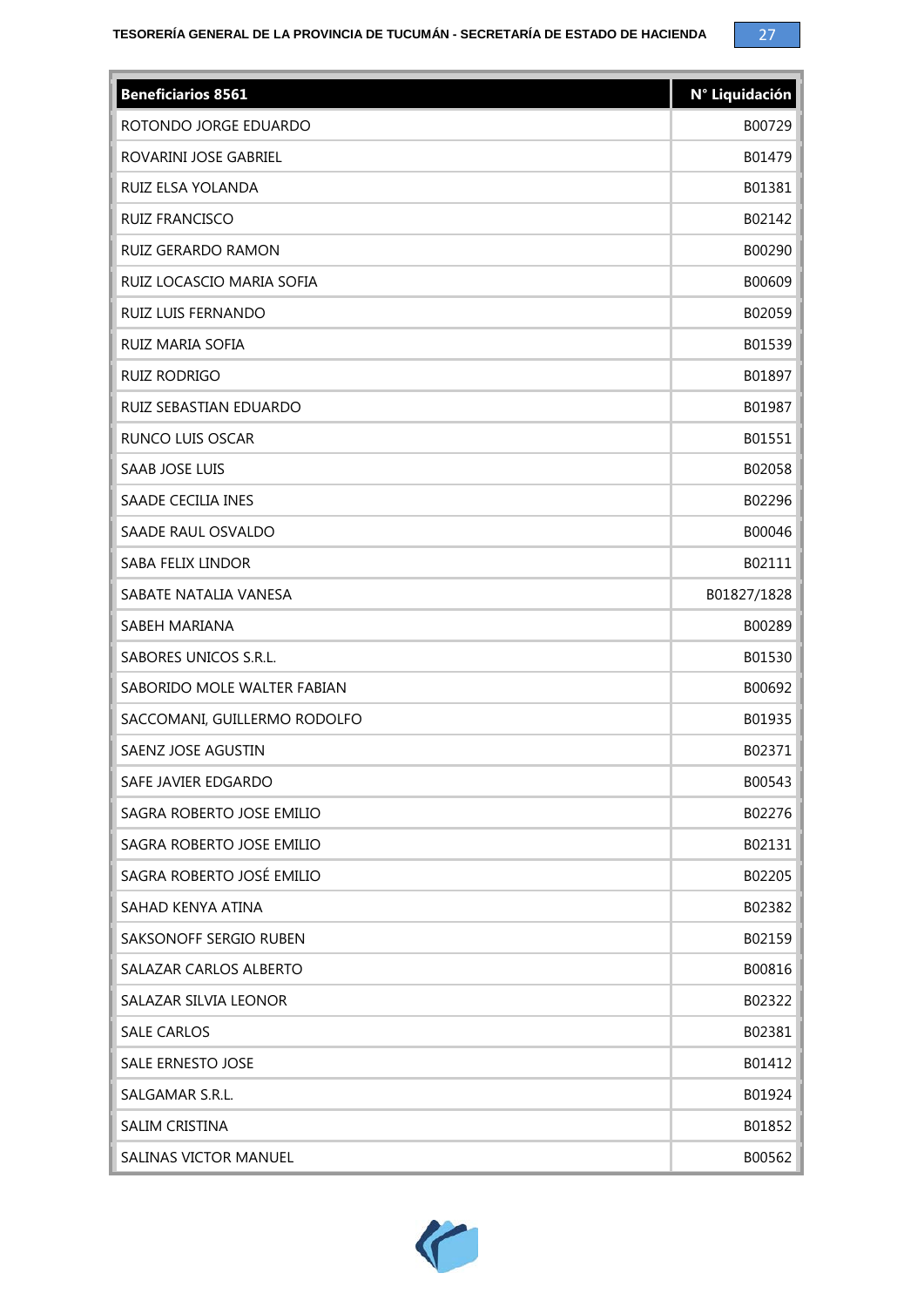| <b>Beneficiarios 8561</b>           | N° Liquidación |
|-------------------------------------|----------------|
| SALOMON ALFREDO ENRIQUE             | B02096         |
| SALOMON GABRIELA CLAUDIA            | B00495         |
| SALOMON GABRIELA CLAUDIA            | B02078         |
| SALTA REFRESCOS S.A.                | B01895         |
| SALTA REFRESCOS S.A.                | B00484         |
| SALTOR CARLOS EDUARDO               | B02216         |
| SALVATIERRA CESAR ADOLFO            | B00863         |
| SALLES CLAUDIA ROSA                 | B00347         |
| SANATORIO REGIONAL S.R.L.           | B01265/1184    |
| SANATORIO REGIONAL S.R.L.           | B01468         |
| SANATORIO SARMIENTO S.R.L.          | B00725         |
| SANCHEZ DANIEL MARCELO              | B01375         |
| SANCHEZ DANIEL MARCELO              | B02130         |
| SANCHEZ DE ROTELLA ANA MARIA        | B00388         |
| SANCHEZ GIMENEZ FEDERICO MANUEL     | B02083         |
| SANCHEZ GONZALO                     | B02230         |
| SANCHEZ JOSE EMILIO                 | B01427         |
| SANCHEZ LORIA ALBERTO               | B00887         |
| SANCHEZ MARIA ELENA                 | B00838         |
| SANCHEZ MARIA SONIA                 | B01728         |
| SANCHO MIÑANO GERMAN                | B00665         |
| SANGERMES NILDA ESPERANZA DEL VALLE | B01855         |
| SANTOS DANIEL ARMANDO               | B01708         |
| SANTUCHO PAZ GUSTAVO                | B00299         |
| SANTUCHO RUBEN HECTOR               | B00091         |
| <b>SANZ TIBURCIO</b>                | B00002         |
| SARACHO CLAUDIA NOEMI               | B02396         |
| SARMIENTO MIGUEL ANGEL              | B01922         |
| SAXUM S.R.L.                        | B02405         |
| <b>SCOPEL SERGIO</b>                | B00808         |
| SCOPEL SERGIO RAFAEL                | B01743         |
| SCHUJMAN FERNANDO PABLO             | B02161         |
| SENTOSA S.R.L.                      | B01187         |
| SERNICK S.A.                        | B01913         |

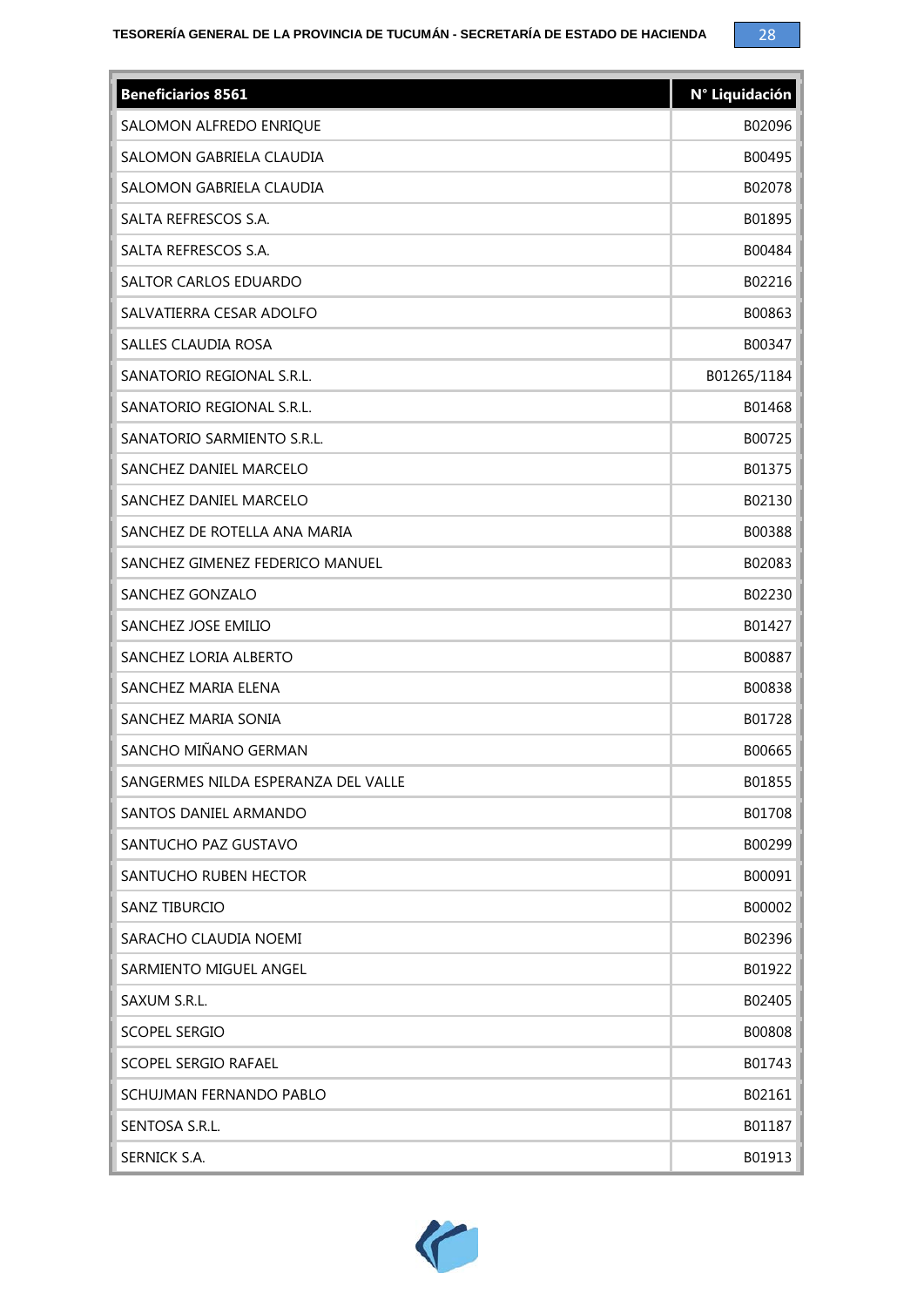| <b>Beneficiarios 8561</b>          | N° Liquidación |
|------------------------------------|----------------|
| SERRA ROGER MAURICIO               | B00375         |
| SERRANO MARGARITA BEATRIZ          | B00834         |
| SEU MIGUEL ANGEL                   | B00523         |
| SEVERINI CAROLINA                  | B02438         |
| SIENKIEWICZ, ANA ISABEL            | B01947         |
| SILVA SILVANA LORENA DEL VALLE     | B01257         |
| SILVETI RICARDO EUGENIO            | B00185         |
| SISACK NOVILLO MARIA LOURDES       | B02020         |
| SOCIEDAD FIDUCIARIA DEL NOA S.R.L. | B02449         |
| SOLAR DEL CERRO S.A.               | B01541         |
| SOLIS JUAN MARCELO                 | B01833         |
| SOLLAZZI NICOLAS ROBERTO           | B01321         |
| SORIA JONAS ORLANDO                | B01495         |
| SORIA JONAS ORLANDO                | B01496         |
| SORIA JONAS ORLANDO                | B01684         |
| SORIA LUCAS LEANDRO                | B00840         |
| SORIA MARTA ELENA                  | B00440         |
| SOSA PADILLA ARAUJO BERNARDO       | B01851         |
| SPECTOR ANDREA JUDITH              | B01418         |
| <b>SPECTOR NANCY</b>               | B01198         |
| SPINDLER NORA RUTH                 | B01227         |
| SPUCHES ALBERTO CARMELO            | B00369         |
| <b>STOK GUILLERMO</b>              | B01725         |
| <b>STOK LUCIANA</b>                | B01616         |
| <b>STOK SOFIA</b>                  | B02326         |
| <b>SUAREZ FACUNDO</b>              | B02034         |
| <b>SUAREZ FROMM RAMIRO</b>         | B00410         |
| <b>SUKLJE ROBERTO</b>              | B01383/1035    |
| SURCE PABLO GUSTAVO                | B01600         |
| SZLOSBERG HECTOR MARTIN            | B02145         |
| SZLOSBERG SERGIO DANIEL            | B01372         |
| T.L. S.R.L.                        | B02352         |
| TAMER EMILIO ESTEBAN               | B02011         |
| TARJETA NARANJA S.A.               | B00280         |

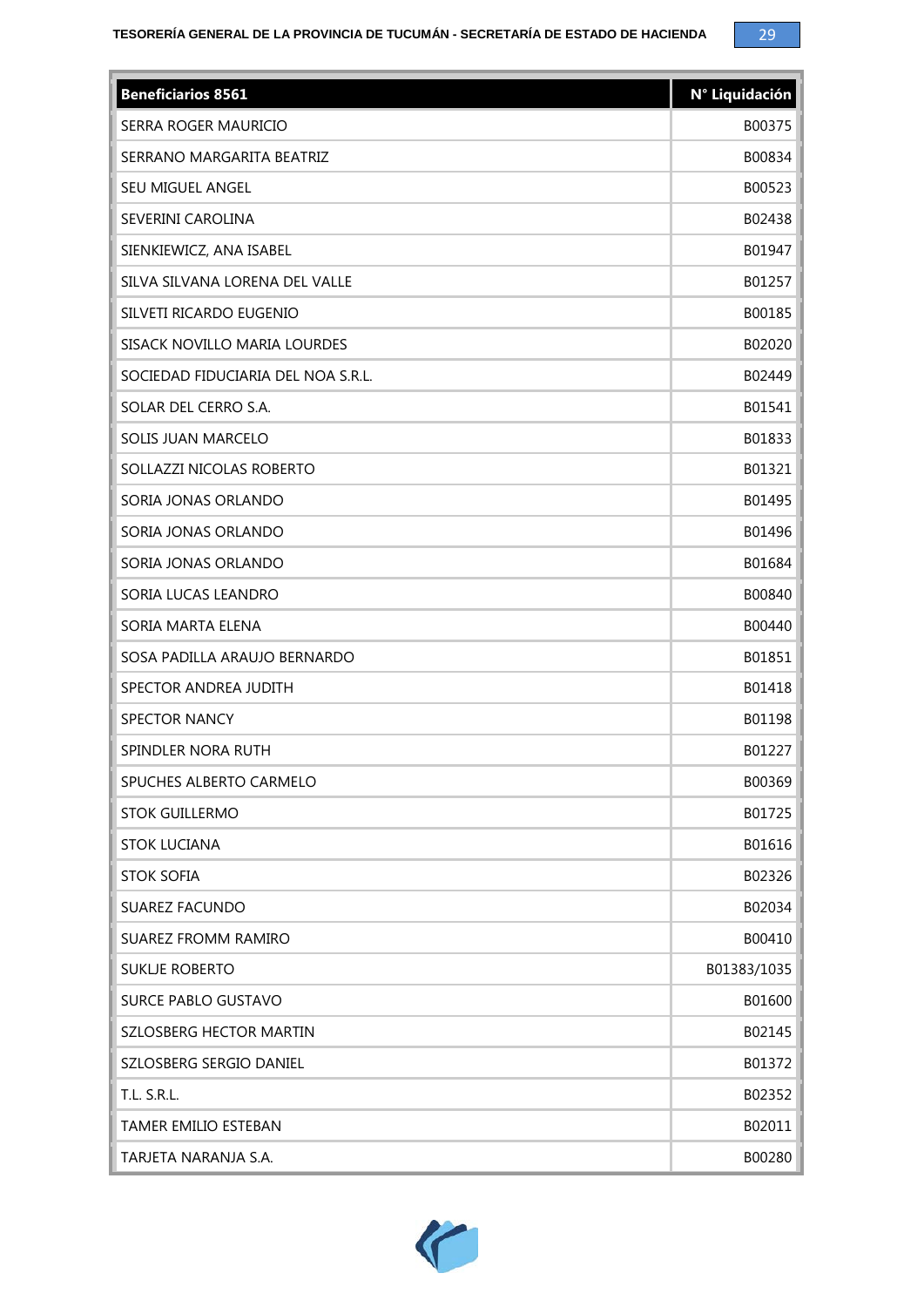| <b>Beneficiarios 8561</b>              | N° Liquidación |
|----------------------------------------|----------------|
| TECNOCIVIL S.R.L.                      | B02298         |
| TECNOLOGIAS SYNAGRO S.R.L.             | B00828         |
| TELECOM ARGENTINA S.A.                 | B02150         |
| TELECOM PERSONAL S.A.                  | B00635         |
| <b>TELLO SARA INES</b>                 | B02406         |
| TENSOLITE S.A.                         | B02344         |
| <b>TERAN ANA ISABEL</b>                | B02437         |
| TERAN ELINA MARIA                      | B02189         |
| TERAN ENRIQUE MARIO                    | B02406         |
| <b>TERAN MARIANA</b>                   | B00857         |
| TERAN SUSANA MARIA                     | B02384         |
| TERAN, HERNAN JOSE                     | B01950         |
| <b>TERRAF JUAN PABLO</b>               | B01322         |
| TERRAZAS DEL SOL S.A.                  | B00810         |
| TINCANI DEBORAH PAOLA                  | B02138         |
| TIUN S.A.                              | B01422         |
| TOLEDO ADRIANA DEL VALLE               | B02257         |
| TOLEDO DANIEL ANTONIO                  | B01752         |
| <b>TOLEDO MERCEDES MABEL</b>           | B01258         |
| TONELLO ANA CECILIA                    | B00690         |
| <b>TORRES CARLOS ANIBAL</b>            | B01279         |
| TORRES FACUNDO ESTANISLAO              | B02148         |
| TORRES SILVIA MARIELA                  | B00782         |
| TORRES, JUAN EMILIO                    | B01971         |
| <b>TOULET MARIA LAURA</b>              | B01792         |
| TRANSPORT. DE CAUDALES JUNCADELLA S.A. | B00727         |
| TRANSPORTE LOS GUTIERREZ S.R.L.        | B00772         |
| TRANSPORTE LOS GUTIERREZ S.R.L.        | B02340         |
| TRANSPORTE LOS GUTIERREZ S.R.L.        | B01490         |
| TREO S.R.L.                            | B00719         |
| TREO S.R.L.                            | B01303         |
| TRIGO CASTRO DIEGO GERMAN              | B01177         |
| <b>TURPE PAULA MARIA</b>               | B01250         |
| URIBURU PADILLA JOSE ISAIAS            | B02219         |

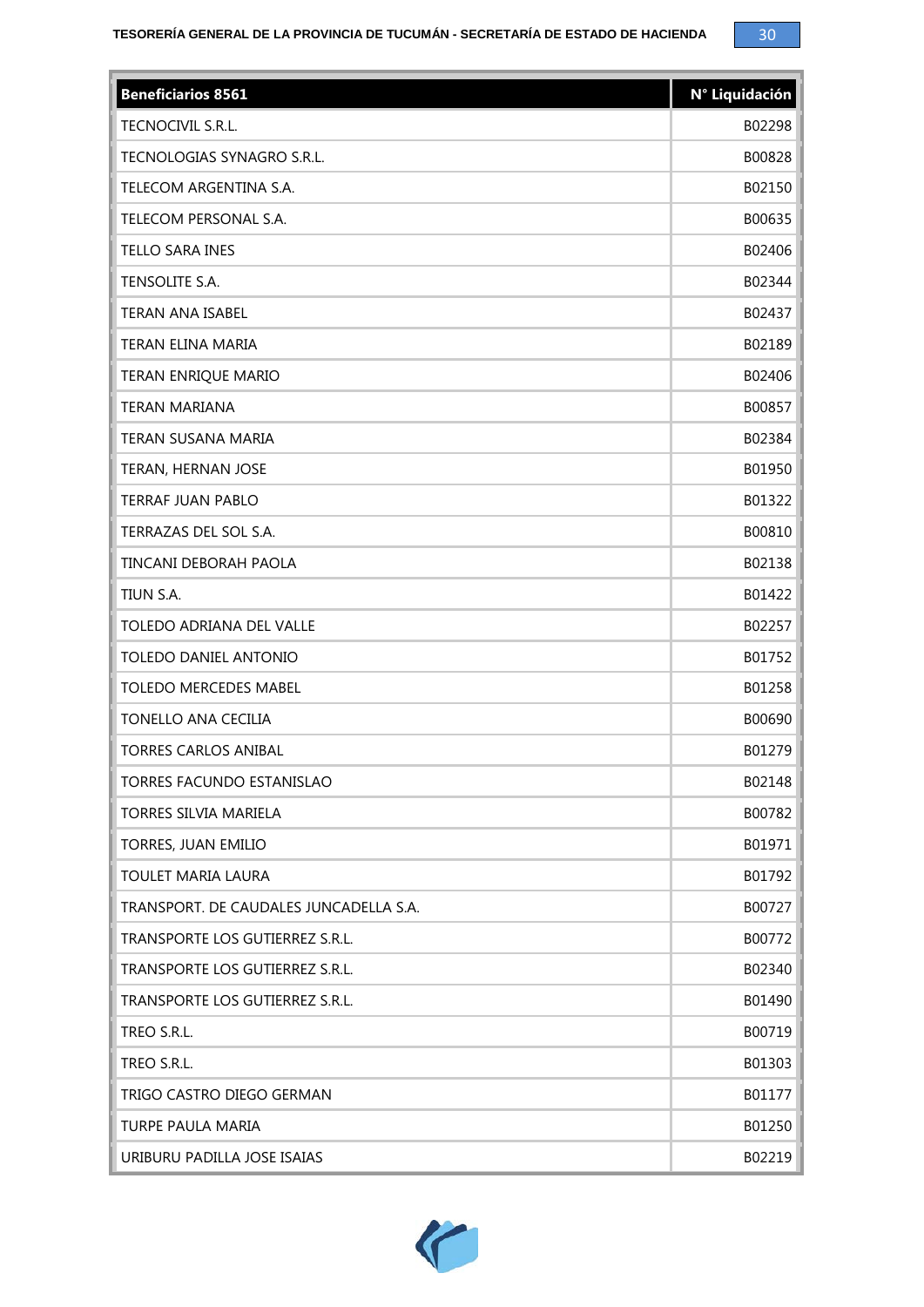| <b>Beneficiarios 8561</b>                | N <sup>o</sup> Liquidación |
|------------------------------------------|----------------------------|
| USANDIVARAS GUSTAVO RAUL                 | B02313                     |
| UTE BATCON S.R.I. OMODEO S.A ITECH S.A.  | B01580                     |
| UTE BATCON S.R.L. OMODEO S.A ITECH S.A.  | B01579                     |
| UTE BATCON S.R.L. OMODEO S.A ITECH S.A.  | B01578                     |
| UTE BATCON S.R.L. OMODEO S.A ITECH S.A.  | B01583                     |
| UTE BATCON S.R.L. OMODEO S.A ITECH S.A.  | B01577                     |
| UTE BATCON S.R.L. OMODEO S.A ITECH S.A.  | B01582                     |
| UTE BATCON S.R.L. OMODEO S.A. ITECH S.A. | B01576                     |
| V.H.A. EMPRESA CONSTRUCTORA S.A.         | B02109                     |
| V.H.A. EMPRESA CONSTRUCTORA S.A.         | B01973                     |
| VALDIVIA CAMILA ANDREA                   | B02217                     |
| VALENCIA DUGACHES MARTIN ALFREDO         | B01314                     |
| VALVERDE ORLANDO DESIDERIO               | B02280                     |
| VALVERDE ORLANDO DESIDERIO               | B01723                     |
| VARELA HECTOR REYNALDO                   | B01507/1742                |
| <b>VARELA JOSE LUIS</b>                  | B02060                     |
| VARELA MARIA FLORENCIA                   | B01008                     |
| <b>VARGAS MARIANA</b>                    | B01707                     |
| <b>VEGA OMAR ARNALDO</b>                 | B00127                     |
| <b>VEGLIA GERARDO CARLOS</b>             | B02328                     |
| VELAZQUEZ FEDERICO OSCAR                 | B01562                     |
| <b>VENTURINI PABLO LUIS</b>              | B00722                     |
| <b>VERON GRACIELA INES</b>               | B02068                     |
| VIAMO CONSTRUCCIONES S.R.L.              | B02399                     |
| VIAÑA DE LA SERNA ANA MARIA              | B02231                     |
| VIAÑA DE LA SERNA MARTIN LUIS            | B02232                     |
| VIDRIAL S.R.L                            | B01001                     |
| <b>VIEJOBUENO BENJAMIN</b>               | B02273                     |
| VILDOZA HORACIO OSVALDO                  | B00175                     |
| VILLAFAÑE LISARDO MAURICIO               | B01262                     |
| <b>VILLAFUERTE FABIAN LEANDRO</b>        | B01228                     |
| <b>VILLARRUEL RUBEN RAMON</b>            | B01309                     |
| <b>VIRUEL CRISTIAN</b>                   | B01674                     |
| VISCIDO MIGUEL ANGEL                     | B00802                     |